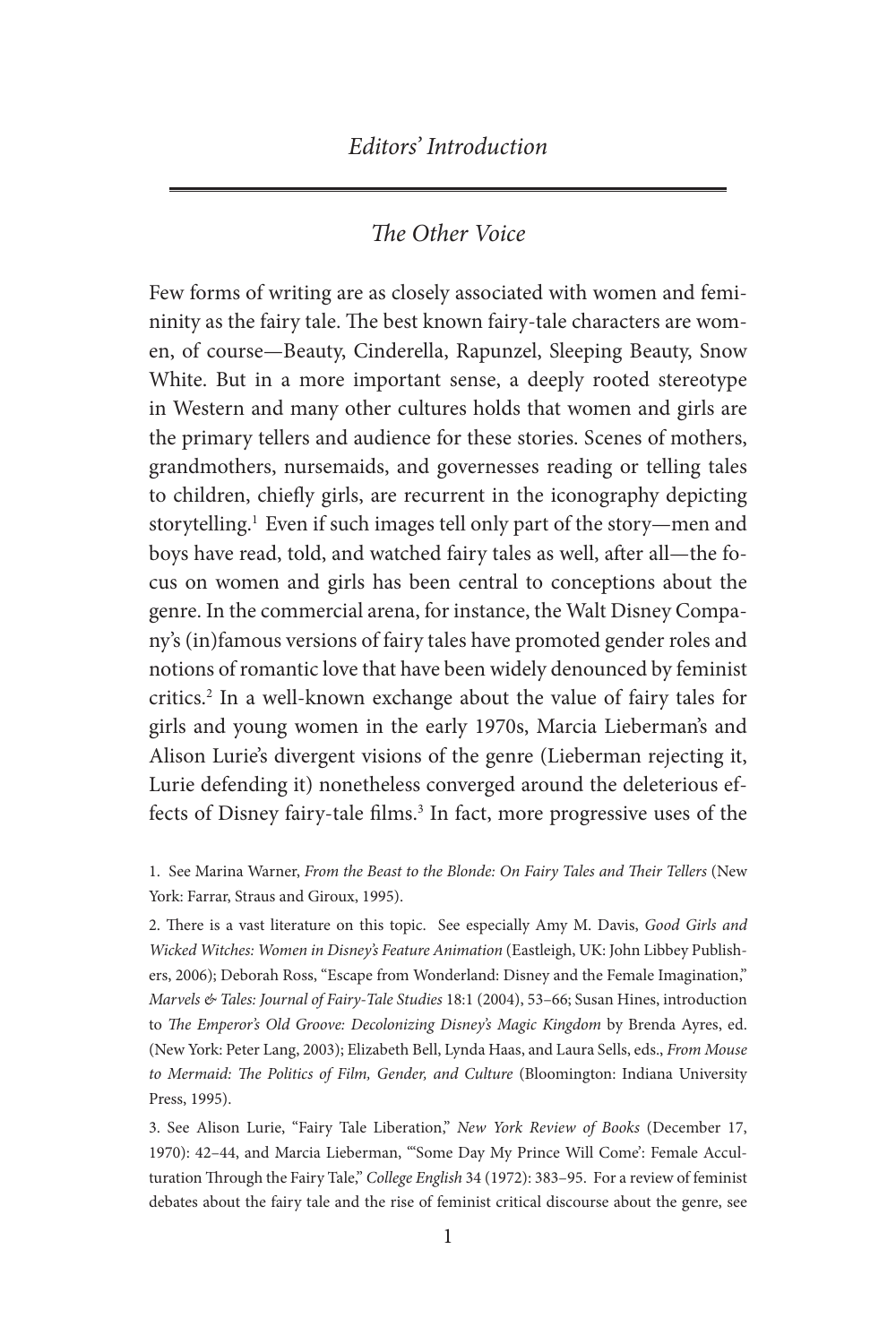### 2 *Editors' Introduction*

association of women and girls with the fairy tale were inspired by the women's movements of the 1960s and 1970s. Texts transformed stereotypically passive princesses into active heroines and cast doubt on the happiness assured by the seemingly obligatory final marriage.<sup>4</sup> And in literature for English-speaking adults, works by Margaret Atwood, A. S. Byatt, Olga Broumas, Angela Carter, Emma Donoghue, Anne Sexton, and Jane Yolen (among others) attest to the continued resonance the genre holds for women writers.<sup>5</sup>

Associations of the fairy tale with women reach back at least to the prophetic storytelling powers of the sibyls in Greek and Roman legend and the old woman who tells the earliest known version of "Beauty and the Beast" ("Psyche and Cupid") in Apuleius's *The Golden Ass* (second century CE). Throughout medieval and early modern Europe, oral storytelling was linked to the preeminently female craft of spinning, and the two were regularly depicted together in iconography.<sup>6</sup> In many European languages, the seemingly timeless identi-

Donald Haase, "Feminist Fairy-Tale Scholarship," in *Fairy Tales and Feminism: New Approaches*, ed. Donald Haase (Detroit: Wayne State University Press, 2004), 1–36.

<sup>4.</sup> See the selection of tales in Jack Zipes, ed., *Don't Bet on the Prince: Contemporary Feminist Fairy Tales in North America and England* (New York: Methuen, 1986), and, on recent feminist fairy tales, Jack Zipes, *Relentless Progress: The Reconfiguration of Children's Literature, Fairy Tales, and Storytelling* (New York: Routledge, 2008), 121–39.

<sup>5.</sup> See, among others, Margaret Atwood, *Bluebeard's Egg* (1983); Francesca Lia Block, *The Rose and the Beast* (2000); Olga Broumas, *Beginning with O* (1977); A. J. Byatt, *Possession* (1990); Angela Carter, *The Bloody Chamber and Other Stories* (1979); Emma Donoghue, *Kissing the Witch: Old Tales in New Skins* (1997); Sara Maitland, *Far North and Other Dark Tales* (2008); Anne Sexton, *Transformations* (1971); Terri Windling, *The Fairy Tale Series*  (Tor Books); and Jane Yolen, *Once Upon a Time She Said* (2005). On fairy tales by contemporary women writers, see especially, Cristina Bacchilega, *Postmodern Fairy Tales: Gender and Narrative Strategies* (Philadelphia: University of Pennsylvania Press, 1997); Elizabeth Wanning Harries, *Twice Upon a Tale: Women Writers and the History of the Fairy Tale* (Princeton: Princeton University Press, 2001); Jessica Tiflin, *Marvelous Geometries: Narrative and Metafiction in the Modern Fairy Tale* (Detroit: Wayne State University Press, 2009), and essays in Stephen Benson, ed., *Contemporary Fiction and the Fairy Tale* (Detroit: Wayne State University Press, 2008).

<sup>6.</sup> Perhaps the most famous is the frontispiece of Charles Perrault's *Histoires ou contes du temps passé* (*Stories or Tales of Yesteryear*, 1697). See figure 3. On spinning and tale-telling, see Ruth B. Bottigheimer, "Tale Spinners: Submerged Voices in Grimms' Fairy Tale," *New German Critique: An Interdisciplinary Journal of German Studies* 27 (Fall 1982): 141–50;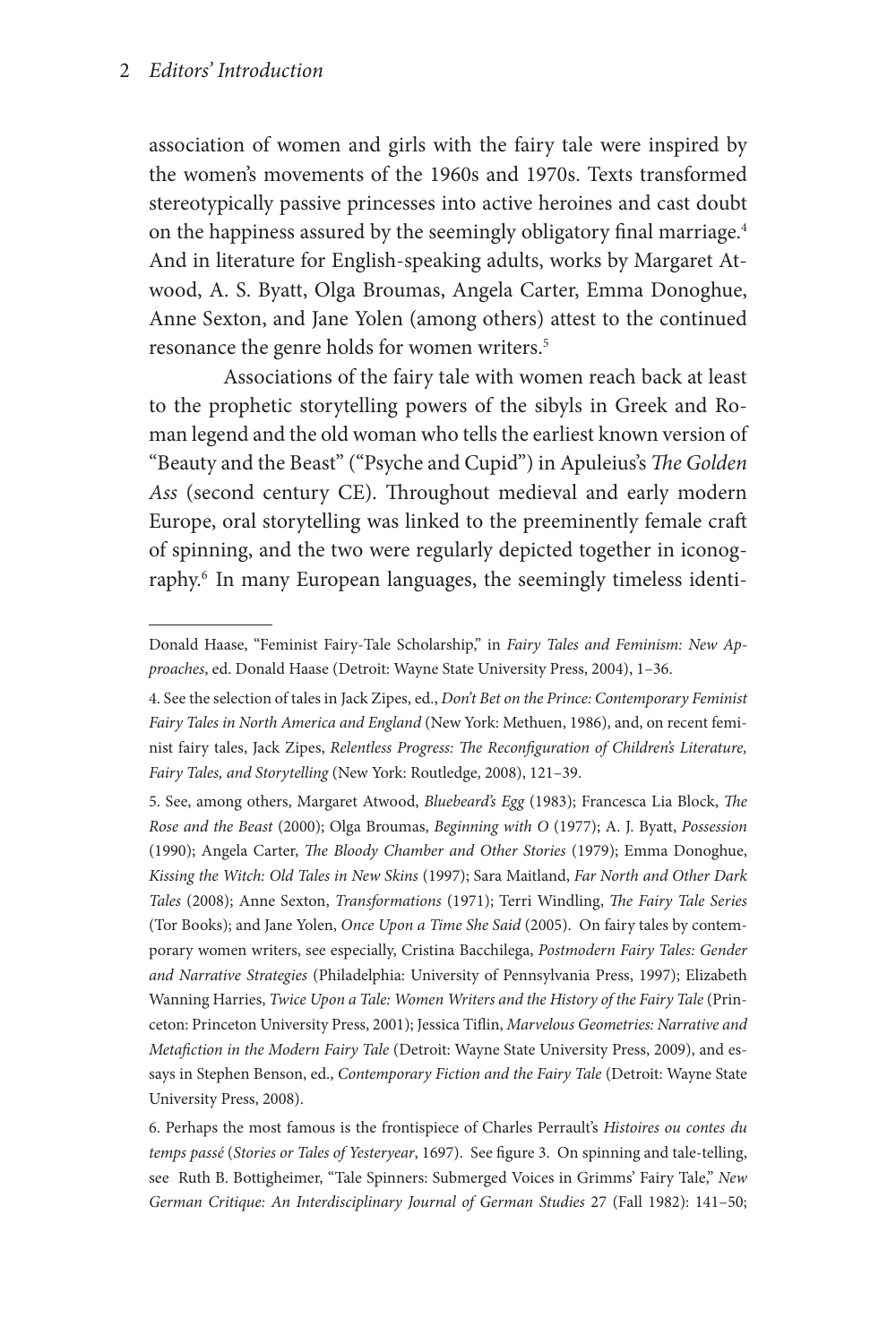fication of women with folk- and fairy tales is inscribed in the terms commonly used for these stories: *old wives' tales* and *mother goose tales* in English, *contes de vieille* and *contes de ma mère l'oye* in French, *Ammenmärchen* in German, *cuentos de viejas* in Spanish. Contrary to the vagueness of such expressions, a precise genealogy of this association can be uncovered in neglected recesses of literary history. If the names of Charles Perrault (1628–1703), the Brothers Grimm (Jacob [1785–1863] and Wilhelm [1786–1859]), and Hans Christian Andersen (1805–1875) are synonymous with the fairy tale, a comparatively less well known group of seventeenth-century French women writers, now called the *conteuses* (female storytellers), defined much of what we currently understand to be fairy tales: stories modeled on folktales, with one or two protagonists, magical elements, and a (usually) happy ending.7 In fact, the term "fairy tale" in English is derived from an early eighteenth-century translation of the title of Marie-Catherine d'Aulnoy's first collection, *Les contes des fées* (1697–98) and published as *Tales of the Fairies* in 1707.8

The turn of the eighteenth century in France witnessed the birth of the *conte de fées*, a genre that quickly became a literary phenomenon. Between 1690 and 1709, nearly two-thirds of the fairy tales published in France were authored by the *conteuses*: 9 Marie-

8. See Gabrielle Verdier, "De Ma Mère l'Oye à Mother Goose: La fortune des contes de fées littéraires français en Angleterre," in Contacts culturels et échanges linguistiques au XVIIe siè*cle en France* (Tübingen: Papers on French Seventeenth-Century Literature, 1997), 185–202. See also Nancy B. Palmer and Melvin D. Palmer, "The French *conte de fées* in England," *Studies in Short Fiction* 11, no. 1 (Winter 1974): 35–44; and Nancy B. Palmer and Melvin D. Palmer, "English Editions of French contes de fées in England," *Studies in Bibliography* 27 (1974): 227–32.

9. See the Appendix at the end of this volume for a full list of the fairy tales by the *conteuses*, with the original French titles and English translations. We cite our own English translations throughout. The Appendix is based on the "Index des titres de contes (1690–1709)" for

and Karen E. Rowe, "To Spin a Yarn: The Female Voice in Folklore and Fairy Tale," in *Fairy Tales and Society: Illusion, Allusion, and Paradigm*, ed. Ruth B. Bottigheimer (Philadelphia: University of Pennsylvania Press, 1986), 53–74.

<sup>7.</sup> On the definition of the literary fairy tale, see Jack Zipes, ed., "Introduction: Towards a Definition of the Literary Fairy Tale," in *The Oxford Companion to Fairy Tales* (Oxford: Oxford University Press, 2000), xv–xxxii, and "Fairy Tale," in *The Greenwood Encyclopedia of Folktales and Fairy Tales*, ed. Donald Haase, 3 vols. (Westport, CT: Greenwood Press, 2007), 1:322–25.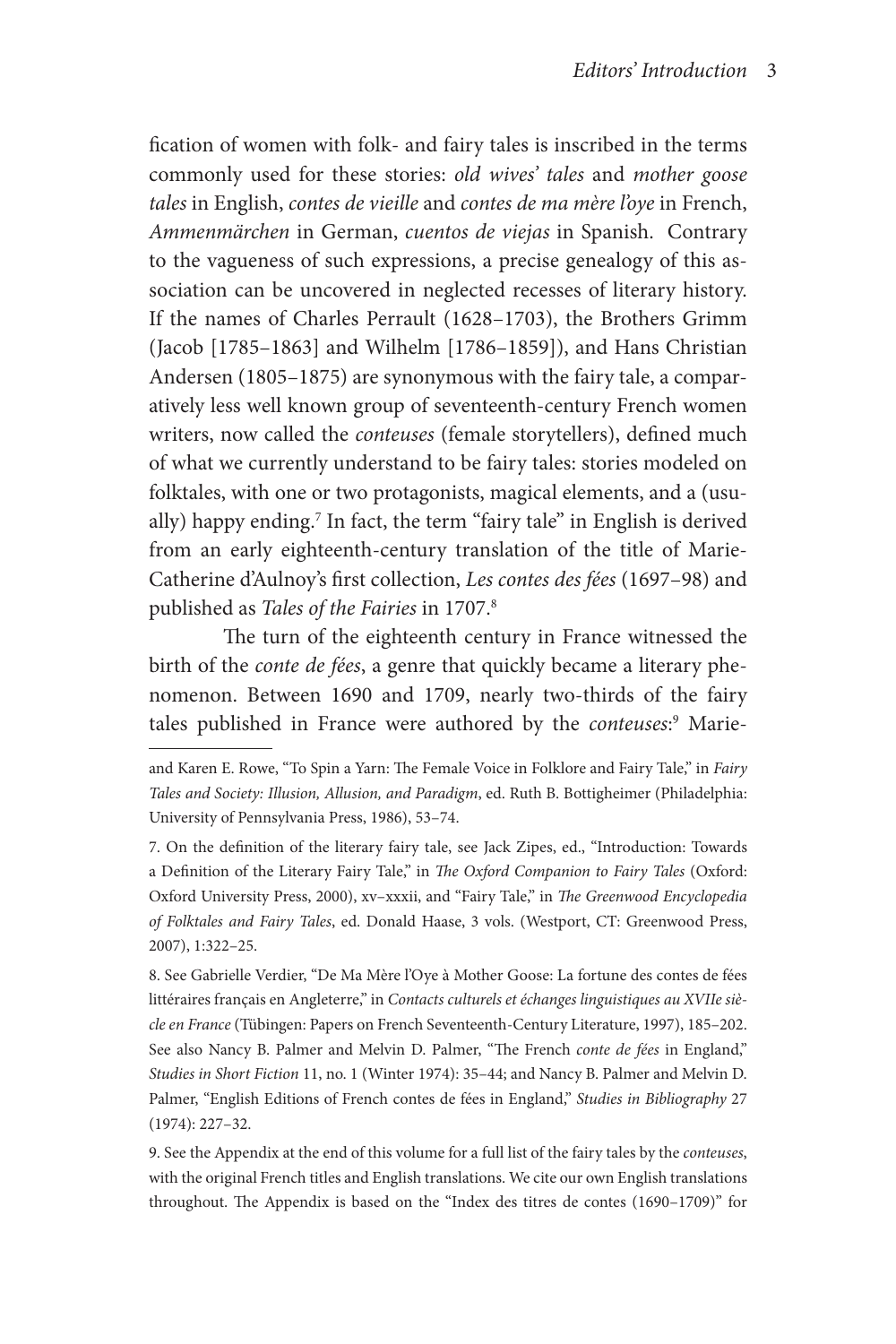Catherine Le Jumel de Barneville, baronne d'Aulnoy (c. 1650–1705), Louise d'Auneuil (?–c. 1700), Catherine Bédacier, née Durand (c. 1650–c. 1715), Catherine Bernard (c. 1663–1712), Charlotte-Rose de Caumont de La Force (c. 1650–1724), Marie-Jeanne L'Héritier de Villandon (1664–1734), and Henriette-Julie de Castelnau, comtesse de Murat (c. 1668–1716). Although less productive overall, men, too, published *contes de fées*, including Jean-Paul Bignon (1662–1743), François-Timoléon de Choisy (1644–1724), François de la Mothe-Fénelon (1651–1715), Eustache Le Noble (1643–1711), Jean de Mailly (?–1724), Jean Nodot (?), and Jean de Préchac (1676–?). But the most celebrated male author, whose fairy tales gradually eclipsed those of all the other writers at this time, was Charles Perrault. By the nineteenth century, his "Mother Goose Tales," as the eight prose tales of *Histoires ou contes du temps passé, avec des moralités* (*Stories or Tales of Yesteryear, with Moral Lessons*, 1697) came to be known, were taken as the standard to which others—and particularly those by the *conteuses* were compared, always unfavorably.<sup>10</sup> Critics have often assumed that Perrault created the genre of the *conte de fées* in France, and that all authors attempted to imitate him.11 But, in fact, Perrault and the *con-*

11. Typical is the statement by Jean-Pierre Collinet that "the women who continued and emulated Perrault's example are not always able to protect themselves as well as he was

the recent critical edition of seventeenth- and eighteenth-century French fairy tales (Bibliothèque des Génies et des Fées [Paris: Honoré Champion, 2004–]); sixty-eight of these 112 *contes de fées* were written by women, forty-one by men, and three remain anonymous. See Nathalie Rizzoni and Julie Boch, eds., *L'âge d'or du conte de fées: De la comédie à la critique* (1690–1709), Bibliothèque des Génies et des Fées, vol. 5 (Paris: Honoré Champion, 2007), 613–16.

<sup>10.</sup> A manuscript of the *Histoires ou contes du temps passé*, currently in the collection of the Pierpont Morgan Library in New York, dates from 1695 (see Charles Perrault, *Perrault's Tales of Mother Goose: The Dedication Manuscript Reproduced in Collotype Facsimile with Introduction and Critical Text*, ed. Jacques Barchilon [New York: Pierpont Morgan Library, 1956], 2 vols.). Before this date, Perrault had published separately, and then as a collection (1694), three verse tales: *Griselidis*, *Peau d'âne*, and *Les souhaits ridicules* (*Griselda*, *Donkeyskin*, and *The Ridiculous Wishes*). Although he acknowledged authorship of the verse tales, he never did so for the prose tales, and instead the dedicatory epistle is signed, "P[ierre] Darmancour," the name of his son. Scholars continue to debate whether Perrault was indeed the author of this collection, whether he collaborated with his son, or whether the attribution to Darmancour was a subterfuge. For a succinct summary of these debates, see Marc Escola, *Contes de Charles Perrault*, Foliothèque (Paris: Gallimard, 2005), 62–69.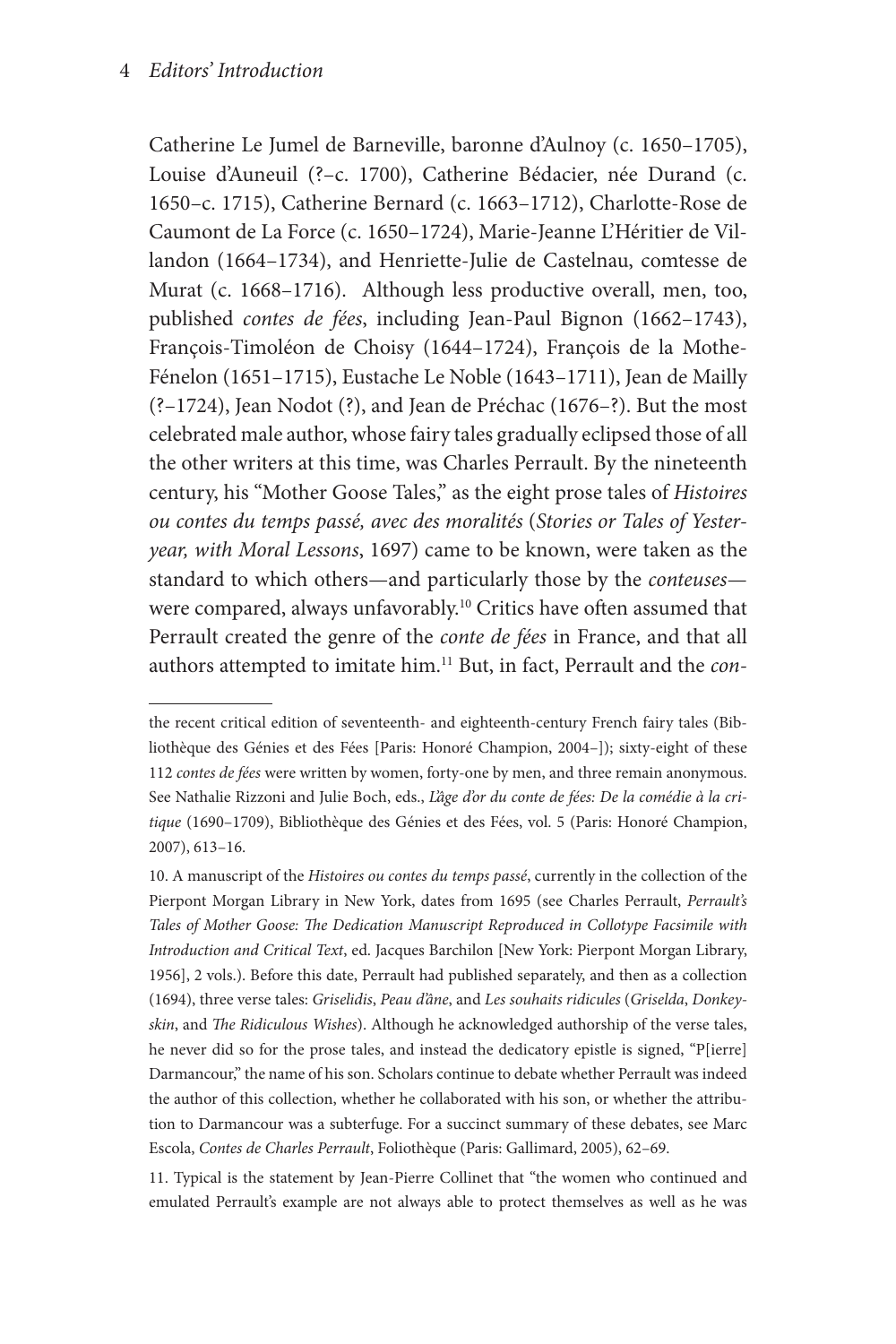*teuses* developed two divergent models for the genre at more or less the same time. The *conteuses* never imitated the style, tone, or subject matter of the *Stories or Tales of Yesteryear*, and more important, it was the female authors who exemplified the *conte de fées* from the late seventeenth century until the Revolution. Their corpus was both imitated and parodied by the numerous writers who published fairy tales during the genre's second vogue, in eighteenth-century France.<sup>12</sup> Through translations and reprintings in chapbooks and children's literature, the *conteuses* continued to exert an influence on the development of the fairy tale in Germany, England, and North America, even if literary history has only recently begun to acknowledge this debt.<sup>13</sup> To reread the often neglected tales of the *conteuses* is both to restore them to their rightful place in literary history and to reassess their role in the cultural associations of women with the fairy tale.

# *Contexts: Cultural and Literary*

From all indications, the *conte de fées* emerged from parlor games both at court and in the salons of mid-seventeenth-century France. In her correspondence, Marie de Rabutin-Chantal, marquise de Sévigné (1626–1696), alludes to what are clearly fairy tales told at court when

against the abuse of facile wonders" (Jean-Pierre Collinet, "Préface," in *Contes*, by Charles Perrault, ed. Jean-Pierre Collinet, Folio, vol. 1281 [Paris: Gallimard, 1981], 34). All translations of primary and secondary references are our own, unless otherwise noted.

<sup>12.</sup> See especially Raymonde Robert, *Le conte de fées littéraire en France de la fin du XVIIe siècle à la fin du XVIIIe siècle* (Nancy: Presses Universitaires de Nancy, 1982), and Jean-Paul Sermain, *Le conte de fées du classicisme aux Lumières*, L'Esprit des Lettres (Paris: Editions Desjonquères, 2005). The writers of the eighteenth-century vogue include: Paul Baret, Jean-François de Bastide, Louis de Boissy, Antoine Bret, Anne-Claude-Philippe de Caylus, Jacques Cazotte, François-Antoine Chevrier, Claude-Prosper de Crébillon, Denis Diderot, la présidente Dreuillet, Charles Duclot, Marie-Antoinette Fagnan, Marianne-Agnès Falques, Louis-Charles Fougeret de Monbron, Antoine Gautier de Montdorge, Madeleine-Angélique de Gomez, Thomas-Simon Gueullette, Antoine Hamilton, le Chevalier de La Morlière, la marquise de Lassay, Marie-Jeanne Le Prince de Beaumont, Louise Levesque, Catherine de Lintot, Mademoiselle de Lubert, Marguerite de Lussan, François-Augustin de Moncrif, Henri Pajon, Nicolas-Edme Rétif de la Bretonne, Jean-Jacques Rousseau, Hyacinthe de Saint-Hyacinthe, Henri-Charles de Senneterre, Carl-Gustav Tessin, Gabrielle-Suzanne de Villeneuve, and Claude-Henri de Voisenon.

<sup>13.</sup> See the section of this introduction titled "Reception: Disfavor and Favor."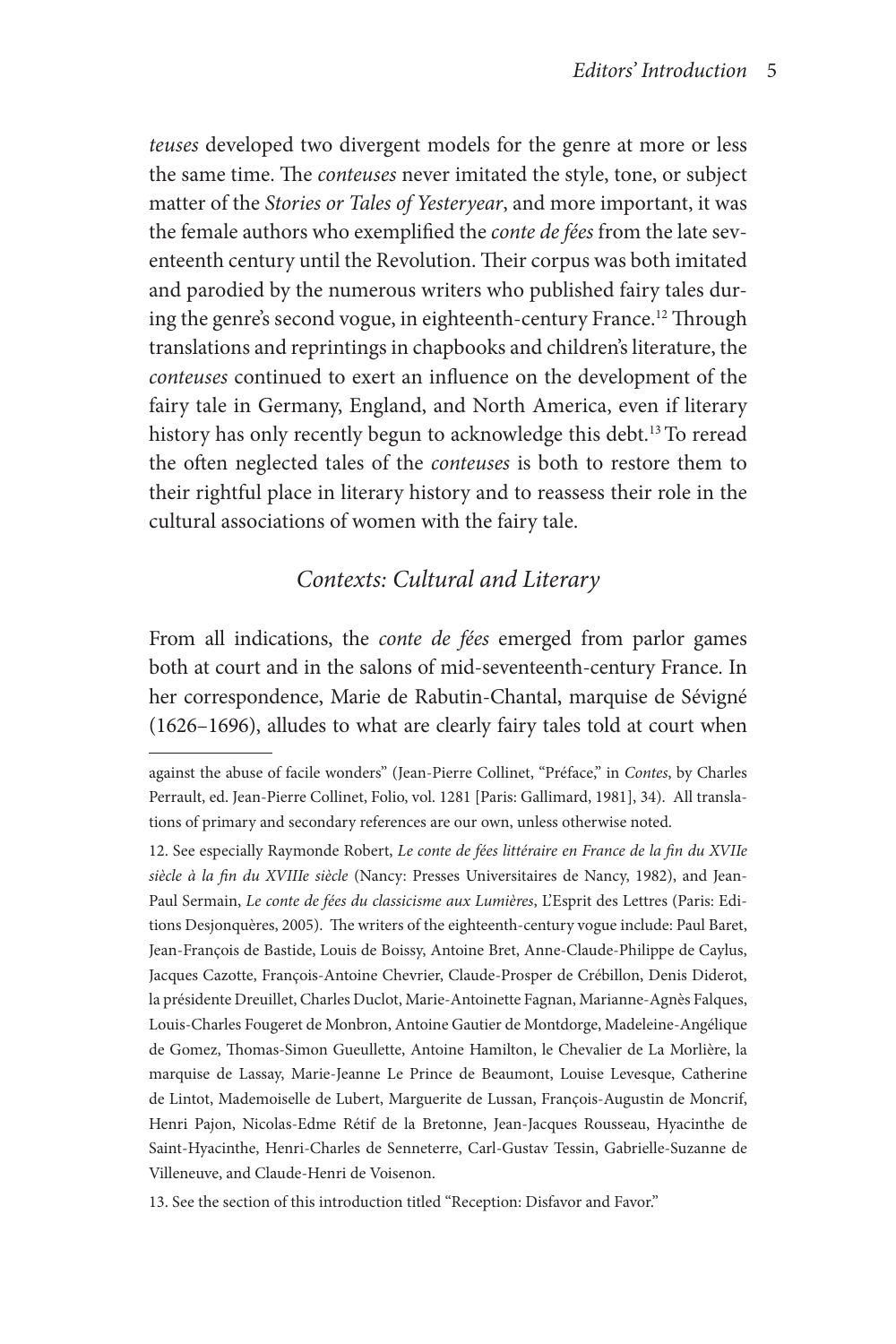#### 6 *Editors' Introduction*

she describes women there being entertained (*mitonnées*) with long and intricate narratives derived from simple folk-tale like plots.14 Although there is little direct evidence, oral storytelling doubtless occurred in Parisian salons as well, since the salons' documented activities included games that bore striking resemblance to elements of fairy tales, such as the "game of metamorphoses" described by La Force.<sup>15</sup> Under the auspices of prominent women, the salons had served as a springboard for many literary genres, most notably the novel, which was championed by women writers.16 Most of the *conteuses* likely were members of prominent salons and knew each other through these circles.<sup>17</sup>

If women were at the forefront of efforts to create what was a new genre in late seventeenth-century France, *why* and *how* did they do so? Although motivations and intentions are problematic as the basis for critical interpretations, these questions can still shed light on the significance of the *conteuses*' fairy tales within the context of their time. Several of the *conteuses* were considered to be what Joan DeJean has called "scandalous women" of the period.<sup>18</sup> D'Aulnoy was accused of plotting to have her husband charged with a capital crime; La Force

14. See her letters of October 30, 1656, and August 6, 1677 (Marie de Rabutin-Chantal de Sévigné, *Correspondance*, ed. Roger Duchêne, 3 vols. Bibliothèque de la Pléiade [Paris: Gallimard, 1972–78], 1:40–42; 2: 515–17). Lexicographer Antoine Furetière defines the verb "*mitonner*" as "complimenting, pampering someone, treating a person favorably in order to win or keep that person's good graces" (*Dictionnaire universel*, reprint, 1690 [Marsanne: Redon, 1999], CD-ROM).

15. Charlotte-Rose de Caumont de La Force, *Les jeux d'esprit ou la promenade de la princesse de Conti à Eu par Mademoiselle de la Force*, ed. M. le marquis de la Grange (Paris: Auguste Aubry, 1862).

16. See especially Joan DeJean, *Tender Geographies: Women and the Origins of the Novel in France* (New York: Columbia University Press, 1991); Linda Timmermans, *L'accès des femmes à la culture* (1598–1715): *Un débat d'idées de Saint François de Sales à la Marquise de Lambert* (Paris: Honoré Champion, 1993); Myriam Maître, *Les précieuses: Naissance des femmes de lettres en France au XVIIe siècle*, Lumière Classique, vol. 25 (Paris: Honoré Champion, 1999), and Faith E. Beasley, *Salons, History, and the Creation of Seventeenth-Century France: Mastering Memory* (Burlington, VT: Ashgate, 2006).

17. There is some evidence that d'Aulnoy, La Force, L'Héritier, and Murat attended the same salons. See Renate Baader, *Dames de lettres: Autorinnen des preziösen, hocharistokratischen und "modernen" Salons (1649–1698): Mlle de Scudéry, Mlle de Montpensier, Mme d'Aulnoy*, Romanistische Abhandlungen (Stuttgart: J. B. Metzlersche Verlagsbuchhandlung, 1986), 229. 18. See DeJean, *Tender Geographies*, 127–58.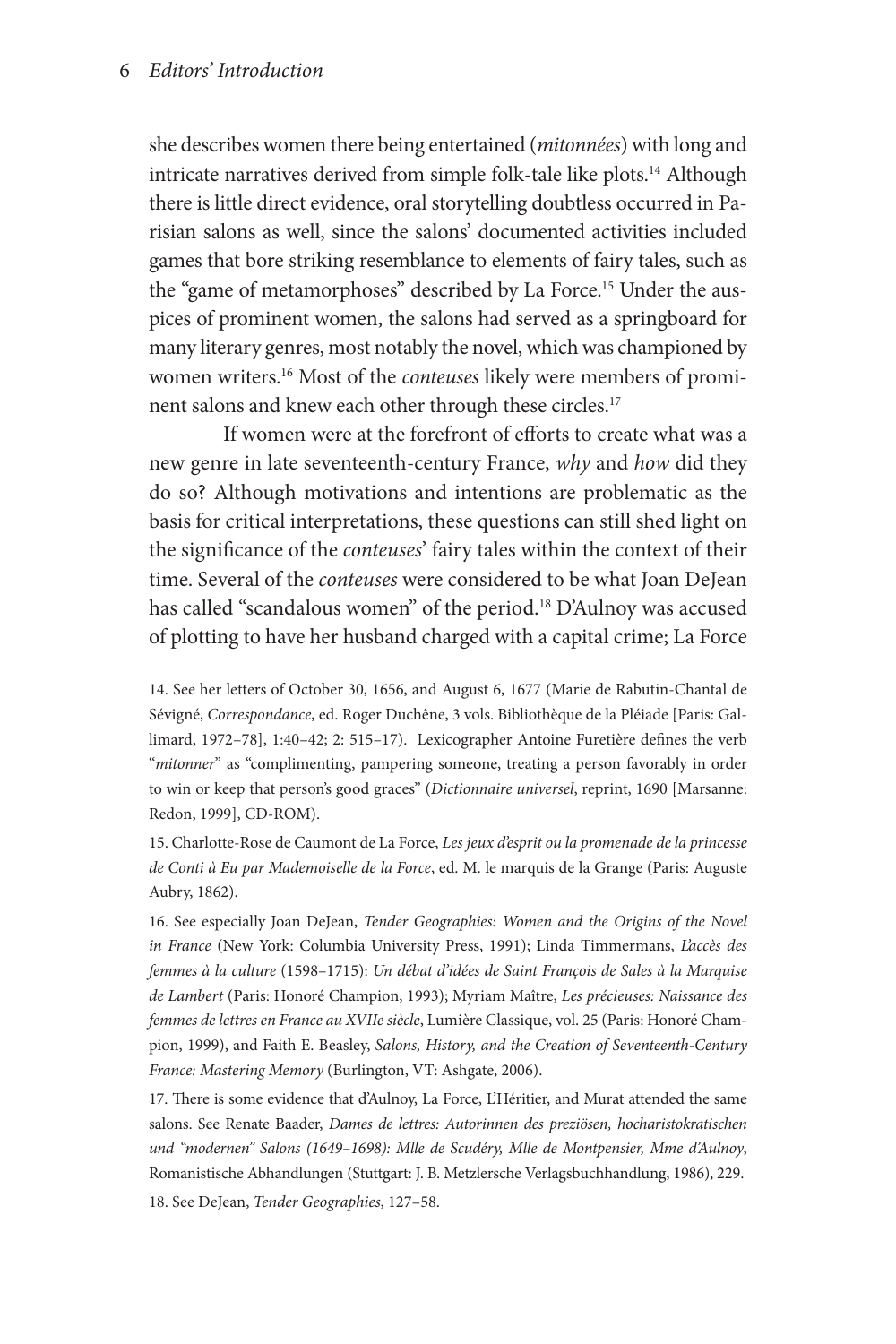was banished from court for "impious" poems; and Murat was imprisoned for political subversion and tribadism (the early-modern term for lesbianism).<sup>19</sup> Not surprisingly, then, early literary historians saw in their fairy tales the escapist desire of scandalous women to retreat into the supposed comfort of innocent fantasy.20 And yet, apart from these three writers, the other *conteuses* and *conteurs* were not particularly controversial figures, and in any event, readers at the time do not seem to have been interested in viewing their fairy tales through the lens of biographical details or rumors.

More compelling by far is a self-awareness as women writers that the *conteuses* display in their tales. Dedicating stories to each other and alluding to the other *conteuses*, they frame their *contes de fées* as a new genre created and dominated by women.<sup>21</sup> Although this framing may be evidence of a group consciousness, it is not necessarily proof of collective solidarity. Murat, for instance, contends her tales are just as original as those of the "ladies who have written in this genre until now."22 And L'Héritier, while celebrating her bond of friendship with Murat, nonetheless foregrounds her own particular storytelling. "You [Murat] write the prettiest verse novellas in the world, in verse as refined as it is natural," L'Héritier states at the beginning of her tale, *The Clever Princess*. "But I would very much like to tell you one in turn, charming Countess… My little story provides a proper moral and can thus appeal to you."23 For all the evidence of a group consciousness,

19. Mary Elizabeth Storer, *Un épisode littéraire de la fin du XVIIe siècle: La mode des contes de fées* (1685–1700) (1928; repr., Genève: Slatkine Reprints, 1972) remains a useful starting point for biographical information about the *conteuses*. See also the biographies in *The Teller's Tale: Lives of the Classic Storytellers*, ed. Sophie Raynard (Albany: SUNY Press, forthcoming). On Murat, see also David M. Robinson, *Closeted Writing and Lesbian and Gay Literature: Classical, Early Modern, Eighteenth Century* (Burlington, VT: Ashgate, 2006), 26–34. 20. This is especially true of Storer's study (see, for instance, Storer, *Un épisode littéraire*, 253).

21. For instance, L'Héritier dedicates her tale, *The Clever Princess*, to Murat. In addition to dedicating her volume, *Histoires sublimes et allégoriques,* to the "modern fairies" (by which she means the *conteuses*), Murat makes a complimentary reference to d'Aulnoy and her tale *Princess Little Carp* in *Little Eel* (see *Little Eel*, n442, in this volume).

22. *Avertissement* in Henriette-Julie de Castelnau de Murat, *Contes*, ed. Geneviève Patard, Bibliothèque des Génies et des Fées, vol. 3 (Paris: Honoré Champion, 2006), 200.

23. Marie-Jeanne L'Héritier de Villandon, Catherine Bernard, Charlotte-Rose de Caumont de La Force, Catherine Bédacier Durand, and Louise Bossigny d'Auneuil, *Contes*, ed.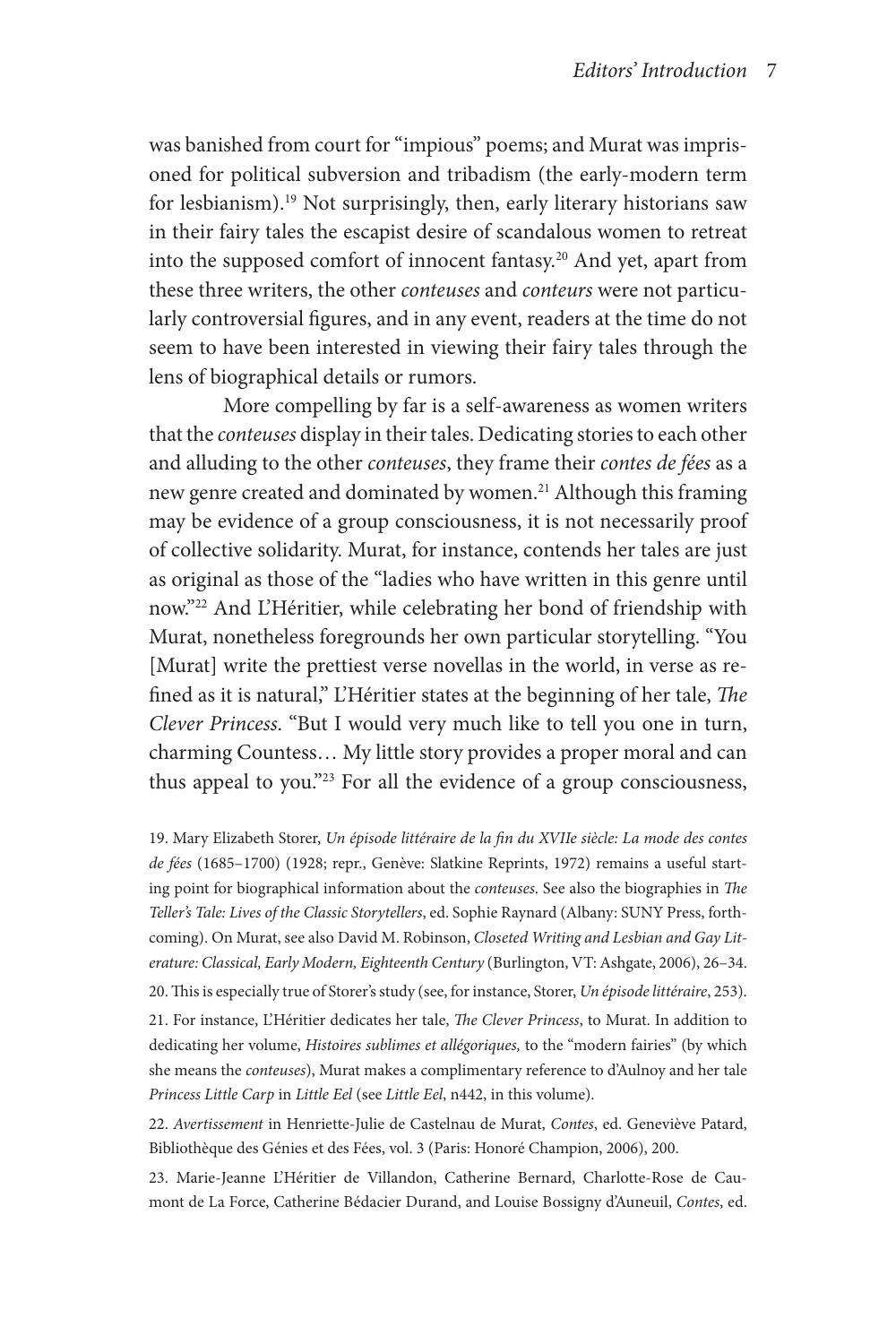then, the *conteuses* also used their tales to promote themselves as individuals within a growing literary field.<sup>24</sup>

Women's predilection for the fairy tale in this period should be understood in a broader social and cultural context. The final decade of the seventeenth century was marked by severe hardship, caused by repeated crop failures, widespread famine, epidemics, and disastrous military campaigns by Louis XIV (1638–1715, r. 1643–1715).<sup>25</sup> Against this backdrop, the *contes de fées* as a whole—by both women and men—indeed do seem to represent something of an escapist fantasy. But the religiosity of the final years of Louis XIV's reign provides a sharper lens for the sociocultural specificity of the *conteuses*' fairy tales. Along with his morganatic wife, Françoise d'Aubigné, duchesse de Maintenon (1636–1719), the king enforced strict piety at court, emboldening ecclesiastical figures to attack what they saw as the worldliness of fashionable society. For these religious critics, literature was a prominent expression of the moral decadence of society, and virulent assaults were mounted against novels and plays in the years immediately preceding the appearance of the *conte de fées*. 26 However, only a few of these critics bothered to condemn the new genre—and even then, usually just in passing.

Nonetheless, in the context of a pietistic *fin de siècle*, the fairy tale constituted a defense of fashionable secular society. Its portrayal of earthly luxury and happiness and its reliance on the supernatural powers of fairies, sorcerers, and other "pagan" figures obviously run counter to a Christian world view. And yet, as a narrative form associated with children and the lower classes and championed largely

25. See Joël Cornette, *Chronique du règne de Louis XIV* (Paris: SEDES, 1997), 379–442. On the representation of social and political realities in the *contes de fées*, see especially Robert, *Le conte de fées littéraire*, 225–82, 327–79.

Raymonde Robert, Bibliothèque des Génies et des Fées, vol. 2 (Paris: Honoré Champion, 2005), 93.

<sup>24.</sup> See Patricia Hannon, *Fabulous Identities: Women's Fairy Tales in Seventeenth-Century France*, Faux Titre, vol. 151 (Amsterdam: Rodopi, 1998). On the notion of the "literary field" and its relevance to seventeenth-century France, see Alain Viala, *Naissance de l'écrivain: Sociologie de la littérature à l'âge classique*, Le Sens Commun (Paris: Editions de Minuit, 1985).

<sup>26.</sup> See Lewis C. Seifert, *Fairy Tales, Sexuality, and Gender in France, 1690–1715: Nostalgic Utopias*, Cambridge Studies in French, vol. 55 (Cambridge: Cambridge University Press, 1996), 69–71.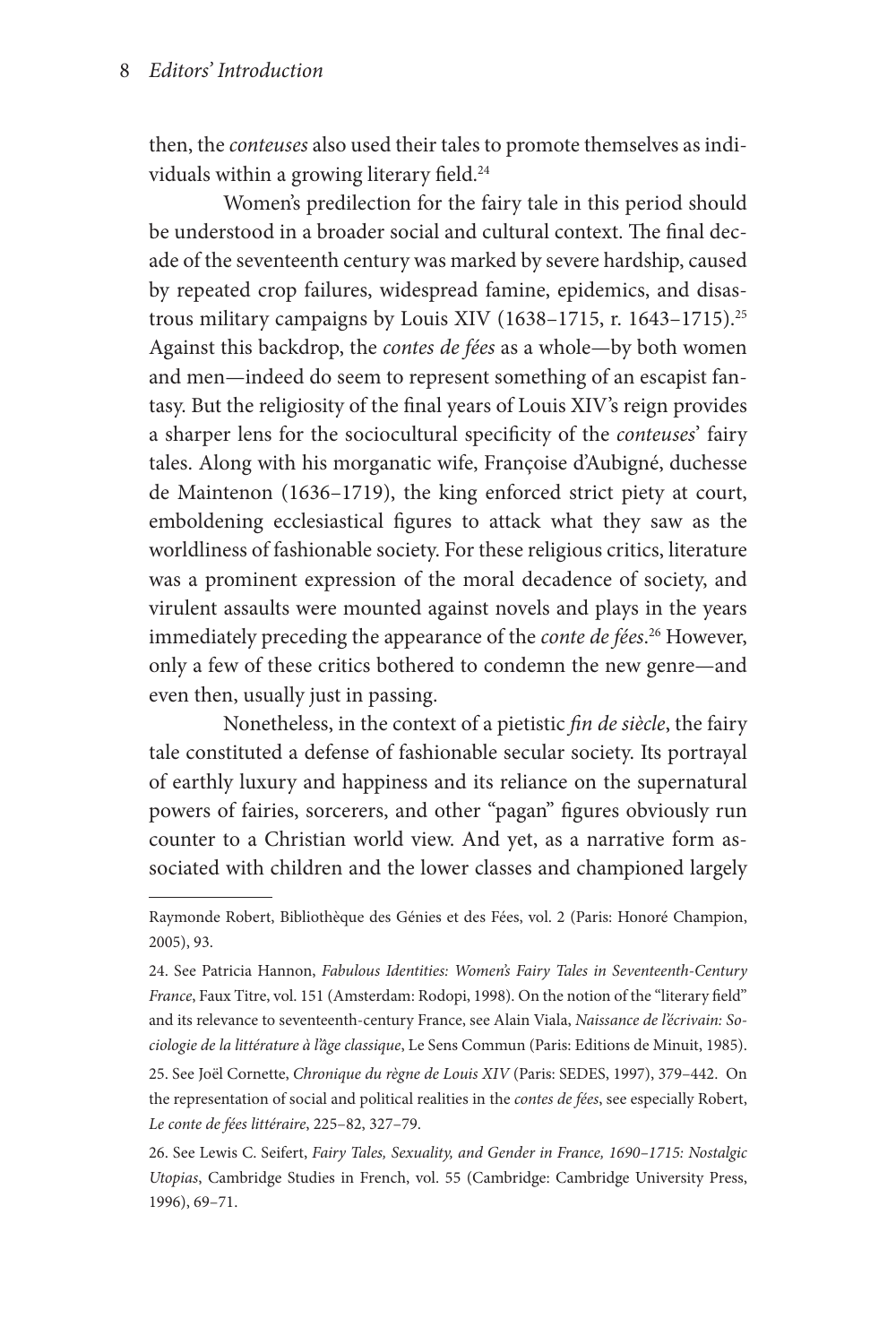by women writers, this defense of secular culture appeared largely innocuous, at least if the lack of extended critiques is taken as any indication. Still, the unsettled political and social climate of the time partially explains the appeal of the genre. Fairy tales have often appeared in periods of social repression or crisis (for example, Victorian England, the "decadent" period of late nineteenth-century France, and Weimar Germany), and their particular brand of fantasy has been understood not only as escapism but also as critique.<sup>27</sup> Both explanations have been applied to the work of the *conteuses*, who belonged to the fashionable secular society of their time.<sup>28</sup>

This secularism did not preclude the *conteuses*—or the *conteurs*—from attributing ethical value to their stories. What Perrault claimed for his verse tales—that they all contained "a praiseworthy and instructive moral"29—was, on the surface, applicable to the entire vogue. A character in d'Aulnoy's frame narrative, *Dom Gabriel Ponce de Leon* (1698), calls for "a bit of a moral" when she prescribes rules for stories.<sup>30</sup> Within the literary conventions of the period, this was in no way unusual, and many writers appended final morals, while most others dotted their texts with maxims.<sup>31</sup> Yet, these explicitly stated "lessons" are often at odds with the logic of the narrative as a whole. At the end of La Force's *The Enchanter*, the versed moral begins by claiming that both vice and honor lead to happiness; yet the

27. On Victorian English fairy tales, see U. C. Knoepflmacher, *Ventures Into Childland: Victorians, Fairy Tales, and Femininity* (Chicago: University of Chicago Press, 1998); on the "decadent" fairy tale in *fin-de-siècle* France, see Jean de Palacio, *Les perversions du merveilleux: Ma Mère l'Oye au tournant du siècle* (Paris: Séguier, 1993); and on German fairy tales during the Weimar Republic, see Jack Zipes, ed., *Fairy Tales and Fables from Weimar Days* (Hanover, NH: University Press of New England, 1989).

28. See Seifert, *Fairy Tales, Sexuality, and Gender*, 59–97.

29. Charles Perrault, François de la Mothe-Fénelon, Louis de Mailly, Jean de Préchac, and François-Timoléon de Choisy, *Contes merveilleux*, ed. Tony Gheeraert, Bibliothèque des Génies et des Fées, vol. 4 (Paris: Honoré Champion, 2005), 105.

30. *Contes des fées, suivis des contes nouveaux ou les fées à la mode*, ed. Nadine Jasmin, Bibliothèque des Génies et des Fées, vol. 1 (Paris: Honoré Champion, 2004), 438.

31. Among the tales anthologized here, final morals are found in d'Aulnoy's P*rincess Little Carp* and *The Doe in the Woods*, La Force's *Green and Blue* and *The Enchanter,* and L'Héritier's *Marmoisan*. All the tales in this collection contain maxims. On maxims or the general propositions known as *sentences*, see *Prince Rosebush*, n25, in this volume.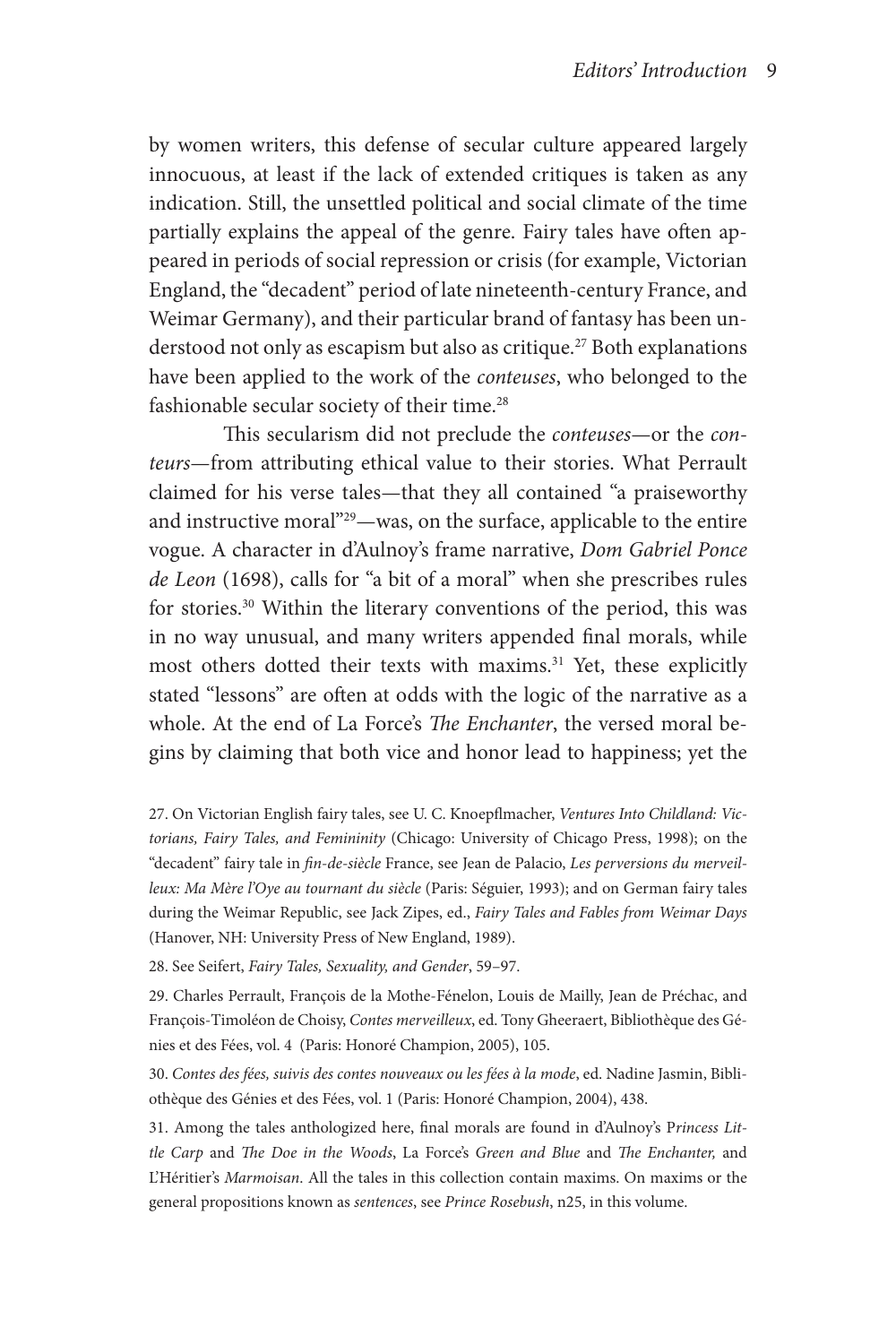end of the poem calls out more conventionally to the deity "Fortune" to "crush the wicked with eternal travails" and to "give the virtuous sweetest happiness."32 This conclusion also contradicts the plot, in which neither kidnapping nor attempted patricide is punished. To be sure, La Force's tale is an extreme case. But fairy tales by both men and women (most prominently, Perrault's prose tales) privilege "pleasure" and question the "useful instruction" such tales might provide, or in the classic formula, they favor *dulce* over *utile*. 33 However, whenever seventeenth-century critics denounced the new genre as lacking in didactic value, they singled out the *conteuses* as the culprits. Thus, Abbé Pierre de Villiers (1648–1728), who expresses his admiration for Perrault's tales, nonetheless opines: "if those [women] who undertook to compose them had remembered that fairy tales were created only to formulate an important moral and give it a concrete form we would not have considered them the lot of women and of ignorant men."34 Ultimately, the misogynistic reasoning used by Villiers here exposes a refusal to allow women, *as* women, to formulate "an important moral." That privilege, so Villiers seems to believe, can only be exercised by men such as Perrault, to whom he credits "the best tales we have."<sup>35</sup>

Paradoxically, although women writers promoted morals and maxims, they also framed the fairy tale as trivial entertainment, worthy of ironic amusement. This is apparent in the word *bagatelle* (trifle), frequently used by the *conteuses* to characterize their fairy tales. Mélanie, one of the characters in d'Aulnoy's frame story, *Dom Gabriel Ponce de Leon* (1698), draws out the substantive and tonal consequences of this notion for the *contes de fées* that would be recited among her friends: "They shouldn't be either bombastic or crude; they should occupy a middle ground that is more lighthearted than serious; they need to have a bit of a moral; and above all, they should be offered as a trifle [*bagatelle*] whose worth the listener alone has the right to determine."<sup>36</sup> By this standard, fairy tales, situated between

32. La Force, *The Enchanter*, 212, in this volume.

33. See Seifert, *Fairy Tales, Sexuality, and Gender*, 51–58, and Sermain, *Le conte de fées*, 115– 60.

34. Villiers. *Conversations on Fairy Tales*, 297, in this volume.

35. Ibid., 309.

36. D'Aulnoy, *Contes des fées*, 438.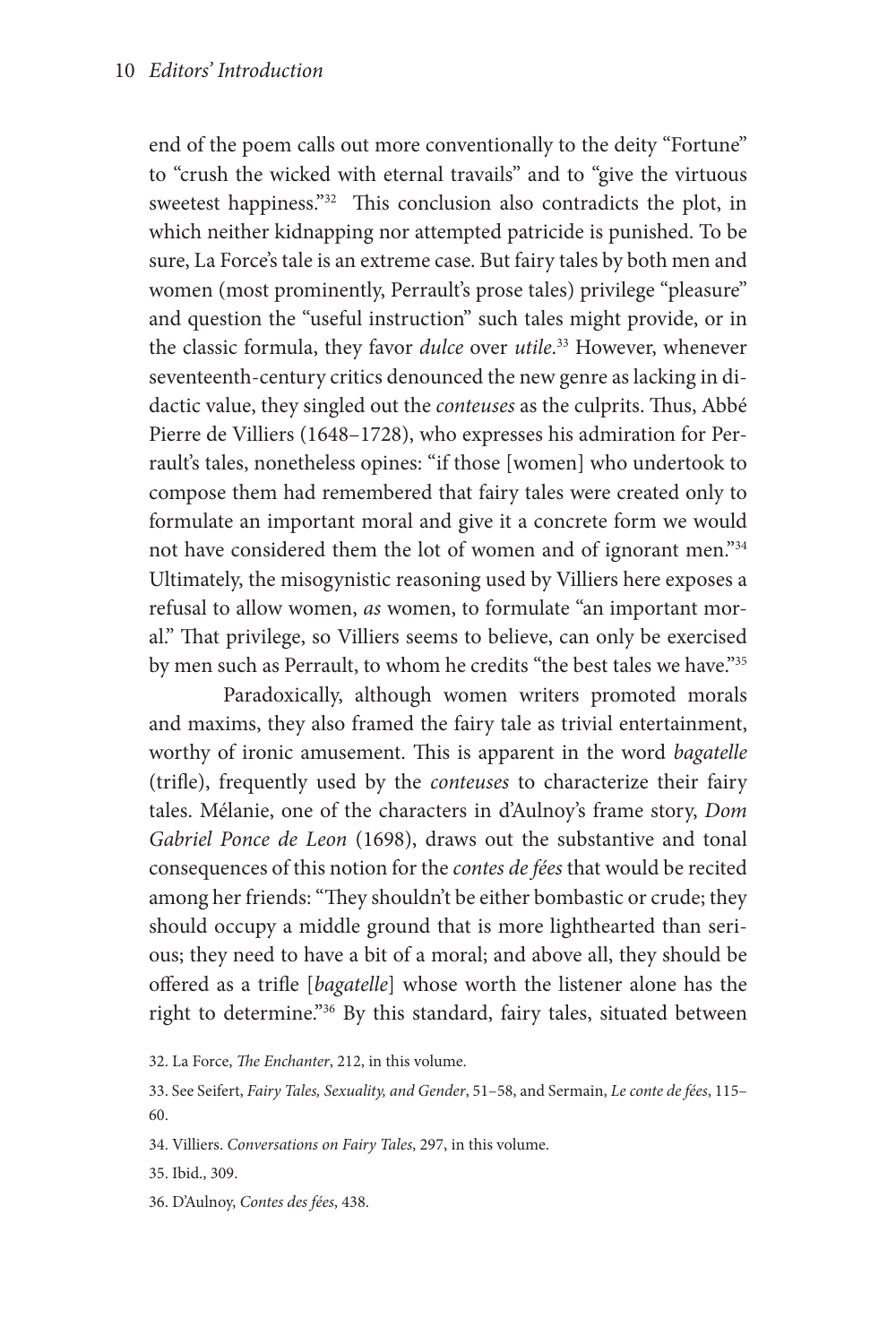lofty and lowly extremes, were to serve a pleasurable function above all else.

 But even as trivial entertainment, the fairy tale still allowed women writers to promote individual and collective interests.<sup>37</sup> As was typical of the fashionable and nobiliary elites of the time, the *conteuses* were eager to portray their writing as the product of a leisurely, aristocratic pastime instead of the commercial efforts of bourgeois authors. Describing the sociable gifts of d'Aulnoy, for instance, Murat claims that her friend "did not approach writing with assiduous effort, she wrote as I do by whim, in the midst of the noise of the hordes of people who visited her, and she only applied herself to her works to the extent it entertained her."38 Murat's insistence on a leisurely practice of writing only reinforces the lowly status of the fairy tale as a genre. By no means did the *conteuses* aspire to the lofty heights of such prestigious genres as epic poetry or tragedy, which were dominated by male writers. But they still used the new genre and its great popularity in fashionable society to gain prominence for themselves as writers (at least in their own circles). Indeed, many of their volumes of fairy tales were best sellers in their day.39 Both deliberately marginalized by writers and critics and highly popular among readers, the *conte de fées* allowed a group of women writers, by definition on the margins of the literary field of seventeenth-century France, a means to what Hélène Cixous and Catherine Clément call "coming to writing," appropriating as women and for women the ideology that casts men as the only legitimate authors and authorities.<sup>40</sup>

The work of the *conteuses* also needs to be placed within the context of what has come to be known as the Quarrel of the Ancients and the Moderns. A long-simmering debate about the relative merits of ancient Greek and Roman versus "modern" mod-

39. See the section of this introduction titled "Reception: Disfavor and Favor" and the introduction for each of the *conteuses*, in this volume.

40. Hélène Cixous, *Coming to Writing and Other Essays*, ed. Deborah Jenson, trans. Sarah Cornell (Cambridge, MA: Harvard University Press, 1991).

<sup>37.</sup> On the "aesthetic of frivolity" developed by the *conteuses*, see Christine Jones, "The Poetics of Enchantment," *Marvels & Tales* 17, no. 1 (2003): 55–74.

<sup>38.</sup> Henriette-Julie de Castelnau de Murat, *Ouvrages de Mme la comtesse de Murat*, 173–74, Bibliothèque de l'Arsenal, B. L. ms. 4371.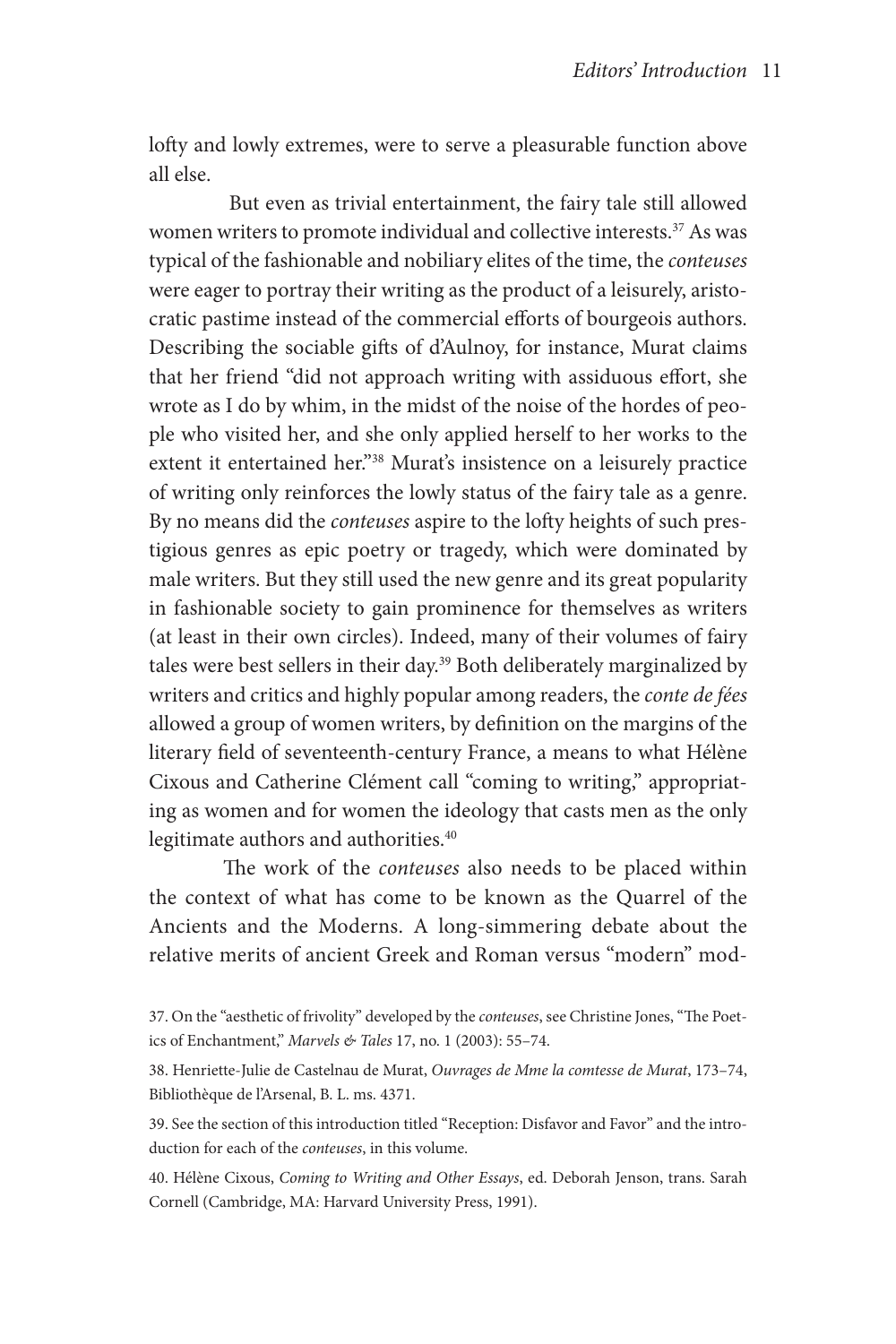els in the artistic, literary, philosophical, and scientific realms, the Quarrel irrupted with particular virulence during the final decade of the seventeenth century.<sup>41</sup> After public confrontations with Nicolas Boileau-Despréaux (1636–1711), the foremost champion of the Ancients (and author of the infamous *Satire X* ["Against Women"]), Charles Perrault became the leading advocate for the "modernist" cause, in particular through his *Parallèle des anciens et des modernes*  (*Comparison of the Ancients and the Moderns*, 1688–94). His fairy tales were also strategic illustrations of his "modernist" agenda, as the preface to his verse tales (1694) makes clear. After comparing ancient Greek and Roman "fables" and French "old wives' tales," Perrault asserts: "Seen from the perspective of the moral … my fables deserve to be told more than most of the ancient tales."42 Perrault was not alone in using fairy tales to attack Greece and Rome. At the end of her story, *The Enchantments of Eloquence*, his cousin, L'Héritier, favors an indigenous over a foreign past: "Tales for tales, it seems to me that those from ancient Gaul are just about as good as those from ancient Greece, and fairies are no less able to work wonders than the gods of mythology."43 Even if the other *conteuses* do not explicitly align themselves with Perrault and L'Héritier, their tales bespeak an allegiance to the "modernist" or a nationalist cause. Like Perrault's *Stories or Tales of Yesteryear*, their *contes de fées* are purportedly based on oral folk narratives of France—and *not* the literature of ancient Greece and Rome.<sup>44</sup> Unlike Perrault, though, the

41. For two different accounts of this quarrel, see Joan DeJean, *Ancients Against Moderns: Culture Wars and the Making of a Fin de Siècle* (Chicago: University of Chicago Press, 1997), and Marc Fumaroli, "Les abeilles et les araignées," in *La Querelle des Anciens et des Modernes: XVIIe–XVIIIe siècles*, ed. Anne-Marie Lecoq (Paris: Gallimard, 2001), 7–220.

42. Perrault et al., *Contes merveilleux*, 104.

43. L'Héritier de Villandon et al., *Contes*, 91.

44. However, this "modernist" outlook did not preclude frequent commonplace references to Greek and Roman mythological characters and topoi. See below, 19–21, in this introduction. By juxtaposing the ancient marvelous with its "modern" equivalent, the *conteuses* implicitly affirm the importance of the "modern." See Bernard Magné, "Le chocolat et l'ambroisie: Le statut de la mythologie dans les contes de fées," *Cahiers de Littérature du XVIIe Siècle*, 2 (1980), 95–146, and Nadine Jasmin, *Naissance du conte féminin. Mots et merveilles: Les contes de fées de Madame d'Aulnoy (1690–1698)*, Lumière Classique, 44 (Paris: Honoré Champion, 2002), 32–60.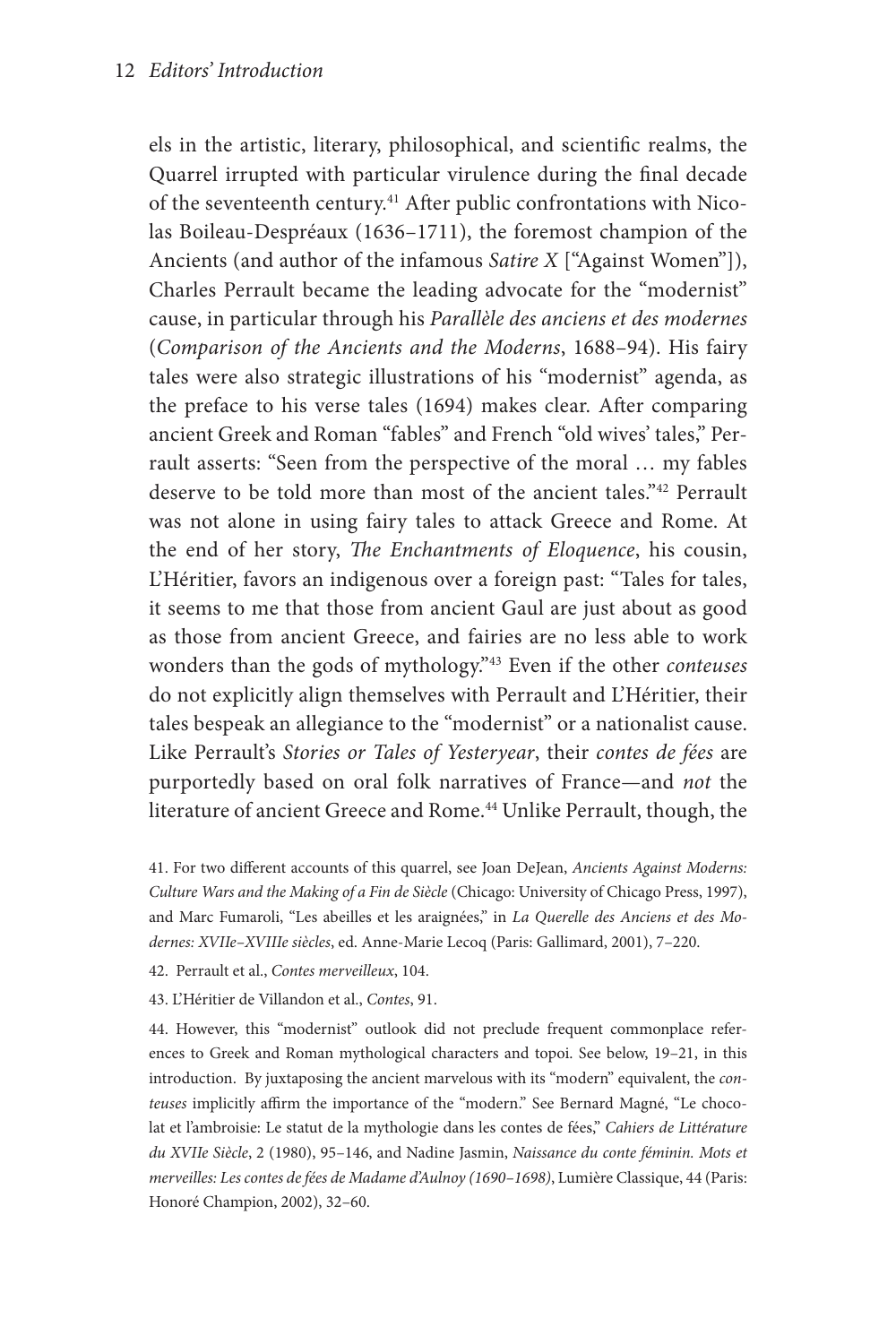*conteuses* incorporate many features of seventeenth-century literature, including tropes on love elaborated in poetry and novels. By its very nature, then, this corpus illustrates a central tenet of the "modern" conception of literature: writing need not be bound by ancient models and rules, to which women, who had no formal education, did not have access; literary innovation is not only possible but a sure sign of "modern" progress, a notion broadly identified with the reign of Louis XIV. Indeed, not only was the *conte de fees* viewed as a predominately "feminine" genre within a "modern" literary aesthetics, but for much of the seventeenth century in elite secular circles though certainly not in moralistic texts or the misogynistic tracts of the *querelle des femmes*—women were paradoxically also deemed to possess a "natural" or intuitive eloquence that was upheld as a model for men's conversation and writing.<sup>45</sup> This supposedly instinctive linguistic refinement represented a break from the humanist legacy of classical models.46 At once the product of women and, supposedly, of indigenous French culture, the *contes de fées* exemplified "modern" literary tastes as much as any other genre, old or new.

## *Intertexts: Sources and Rewritings*

Stories by the *conteuses* reveal a sophisticated use of oral and elite literary traditions. Although the fairy tale was (and continues to be) de-

45. La Bruyère provides perhaps the most famous statement of this notion in his (nonetheless ambivalent) *caractère* on women's letters (37 [IV]): "If women were always correct, I would dare say that the letters by a few of them would perhaps be the best writing in our language" (Jean de La Bruyère, *Les caractères de Théophraste traduits du grec avec les caractères ou les moeurs de ce siècle*, in *Oeuvres complètes,* ed. Julien Benda [Paris: Gallimard, 1962], 76). See *The Doe in the Woods*, n270, in this volume. The *querelle des femmes*, which arguably extends from the beginning of the fifteenth century to the French Revolution—though some would say it continues to this day—and which pitted advocates and proponents of women against their detractors and castigators as descendants of Eve, inevitably inscribes contradictory views that are also reflected in the wider cultural and social debates about women's status, roles, and practices, here notably their writing practices. On the *querelle des femmes*, see the Series Editors' Introduction, available on the Iter website of the University of Toronto.

46. See, among others, Marc Fumaroli, "L'empire des femmes, ou l'esprit de joie," in *La diplomatie de l'esprit: De Montaigne à La Fontaine*, ed. Marc Fumaroli (Paris: Hermann, 1994) 321–39.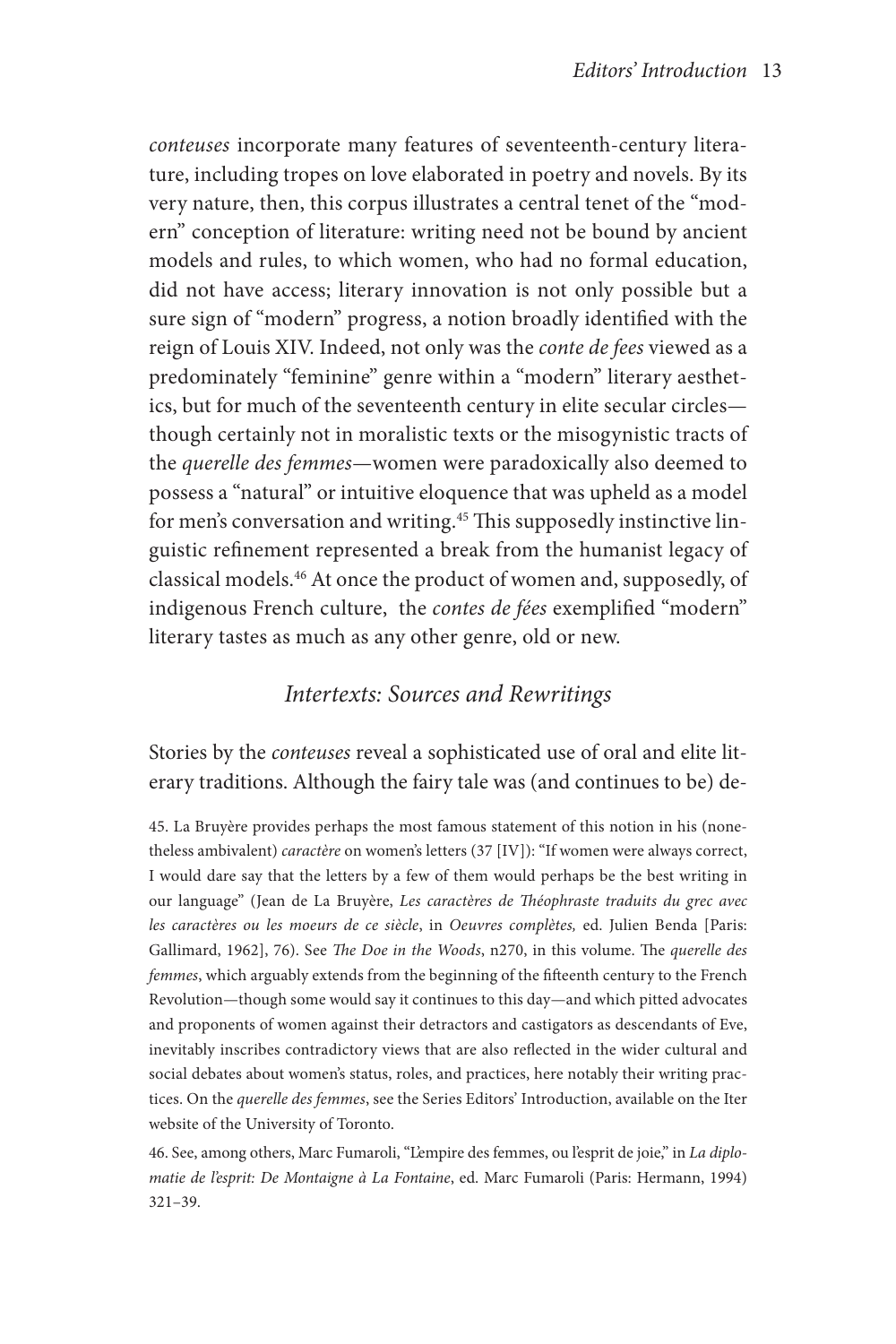### *Note on the Texts and Translations*

Inclusion of all the fairy tales by the *conteuses* would have been impossible in view of the number and length of their texts. In choosing the tales to translate for this volume, we wished to feature one or two samples from each of the five leading conteuses: d'Aulnoy, Bernard, La Force, L'Héritier de Villandon, and Murat.<sup>146</sup> We also decided to give priority to texts that were not currently available in English. Indeed, most of the tales and the two critical texts in this volume have never before been translated.147 Several of the *conteuses*' other fairy tales are included in Jack Zipes' anthologies, *Beauties, Beasts and Enchantments* (1989) and *The Great Fairy Tale Tradition* (2001) or in other collections.<sup>148</sup> Beyond making more of the stories by the

146. We have used the following editions for our translations: Bernard, *Le Prince Rosier*, in L'Héritier de Villandon et al., *Contes*, 279–85; L'Héritier de Villandon, *Marmoisan ou l'innocente tromperie*, in L'Héritier de Villandon et al., *Contes*, 43–68; d'Aulnoy, *La Princesse Carpillon*, in d'Aulnoy, *Contes des fées*, 617–62; d'Aulnoy, *La biche au bois*, in d'Aulnoy, *Contes des fées,* 687–721; La Force, *L'enchanteur*, in L'Héritier de Villandon et al., *Contes*, 339–55; La Force, *Vert et Bleu*, in L'Héritier de Villandon et al., *Contes*, 373–87; Murat, *Anguillette*, in Murat, *Contes*, 85–117; Murat, *Peine perdue*, in Murat, *Contes*, 395–403.

147. Only d'Aulnoy's *Princess Little Carp* and *The Doe in the Woods* have been previously translated, in a popular (but now out-of-print) nineteenth-century edition (d'Aulnoy, *Fairy Tales by the Countess d'Aulnoy*, trans. James Robinson Planché [London: G. Routledge, 1855], 332–74, 398–432).

148. Jack Zipes, ed. and trans., *Beauties, Beasts and Enchantment: Classic French Fairy Tales* (New York: NAL Books, 1989), which includes: L'Héritier de Villandon's *The Discreet Princess, or the Adventures of Finette* (77–92); Bernard's *Riquet with the Tuft* (95–100); La Force's *The Good Woman* (103–18); Murat's *The Palace of Revenge* (131–41); and d'Aulnoy's *The Island of Happiness* (299–308), *Beauty with the Golden Hair* (309–20), *The Blue Bird*  (321–49), *The Good Little Mouse* (350–61), *The Golden Branch* (362–86), *The Ram* (387–99), *Finette Cendron* (400–16), *The Bee and the Orange Tree* (417–37), *Babiole* (438–58), *The Yellow Dwarf* (459–76), *The Green Serpent* (477–500), *Princess Rosette* (501–14), *The White Cat* (515–44), *The Beneficent Frog* (545–63), *Belle-Belle, or the Chevalier Fortuné* (564–98). Zipes' *The Great Fairy Tale Tradition: From Straparola and Basile to the Brothers Grimm: Texts, Criticism*, ed. and trans. Jack Zipes (New York: W. W. Norton, 2001) includes fourteen tales by the conteuses: d'Aulnoy's *The Wild Boar* (57–82), *The Dolphin* (113–36), *Belle-Belle or the Chevalier Fortuné* (174–205), *Princess Belle-Etoile and Prince Cheri* (229–64), *Finette-Cendron* (454–68), *The Orange Tree and the Bee* (751–70), and *The Ram* (789–800); Bernard's *Riquet with the Tuft* ( 717–22); La Force's *Persinette* (479–84); L'Héritier de Villandon's *The Discreet Princess; or the Adventures of Finette* (528–43), *The Enchantment of Eloquence;*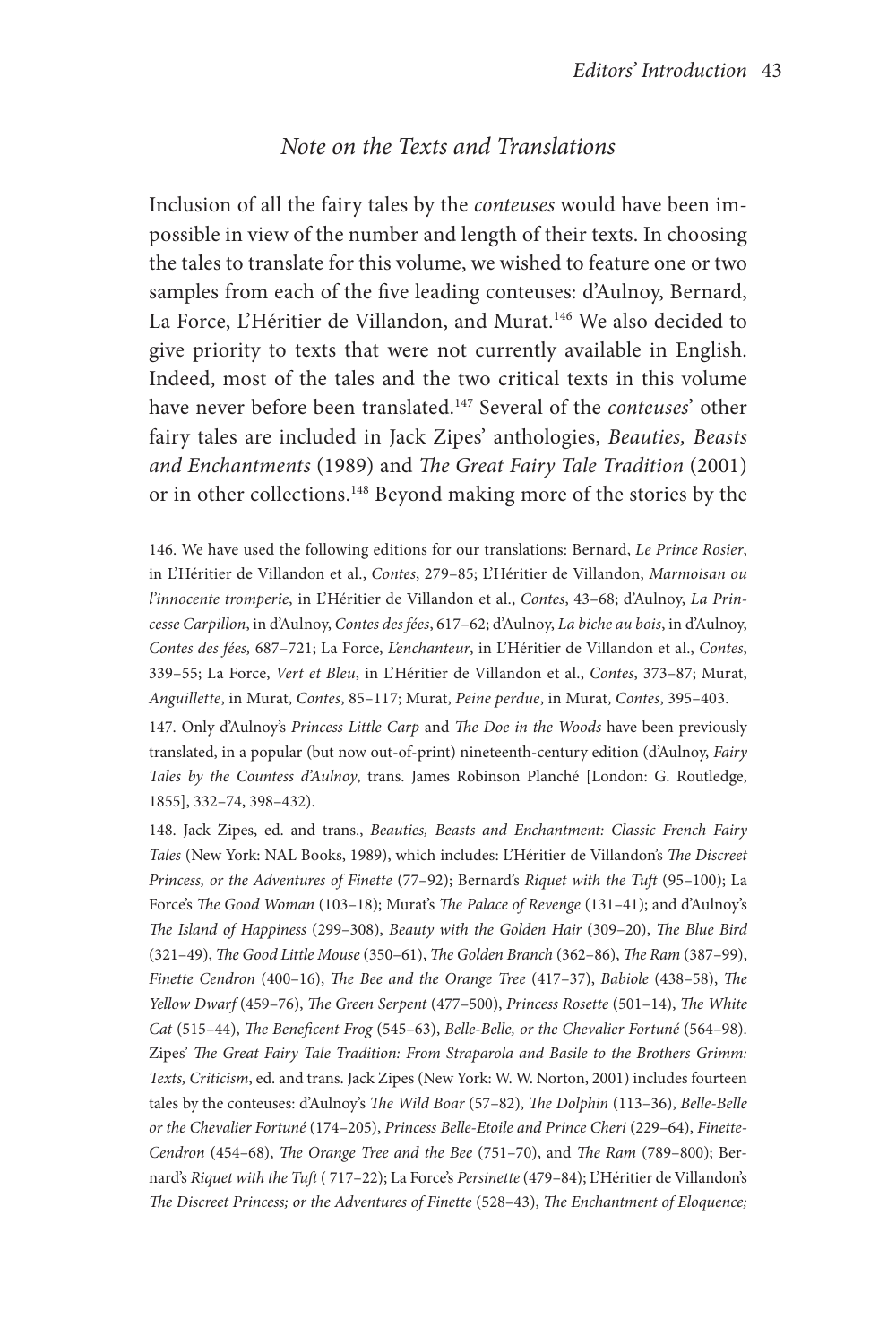*conteuses* accessible to English-speaking readers, we have sought to include a representative sample of the thematic and narrative features of this corpus with particular attention to characters and plot situations that complicate stereotypical assumptions about the fairytale genre. We also sought to convey the wide variety of approaches adopted by the *conteuses*, especially in terms of the length and tone of their works.

Among various editions of the texts in French, we decided to follow the most recent, authoritative, and scholarly edition, published by Editions Honoré Champion (Paris, 2004– ). In cases where a different edition had a substantive variant or addition, we included it in an extended note (see for instance, *Marmoisan*, n63). We are grateful to the editors of the relevant volumes—Nadine Jasmin (vol. 1), Raymonde Robert (vol. 2), and Geneviève Patard (vol. 3)—for their meticulous work, especially their informed notes, which were consistently useful.

In our translations, we have tried to make the *contes de fées* as readable as possible without compromising the nuances of the words or the tenor of the different, urbane, and at times ironic, styles of the *conteuses*. To be sure, there were some French terms for which we had difficulty settling on a single translation because of their special meanings in the seventeenth century. We have noted the most important in footnotes, which typically involve social, cultural, and literary norms and ideals, such as *agréable*, *bienséance*, *galant*, *négligence*, and *tendresse*. There is the special case of the polysemous and at times undefinable notion of *honnêteté*, an ideal in seventeenth-century France that encompasses the social and the ethical, in varying combinations according to the inclinations of the user.<sup>149</sup> Typically, we featured the ideas of "decorous and ethical" for both the adjective (*honnête*) and the

*or, the Effects of Sweetness* (550–64), and *Ricdin-Ricdon* (588–625); and Murat's *The Pig King*  (82–96) and *The Savage* (205–20). See also Marina Warner, ed., *Wonder Tales*, illus. Sophie Herxheimer (New York: Farrar, Straus and Giroux, 1996), which includes d'Aulnoy's *The White Cat* (19–63) and *The Great Green Worm* (189–229) and L'Héritier de Villandon's *The Clever Princess* (65–97).

<sup>149.</sup> In addition, there are significant differences between the male honorific *honnête homme*, which contains a full panoply of social, cultural, and moral virtues, and the more limited female honorific *honnête femme*, which more often than not connotes modesty and decency.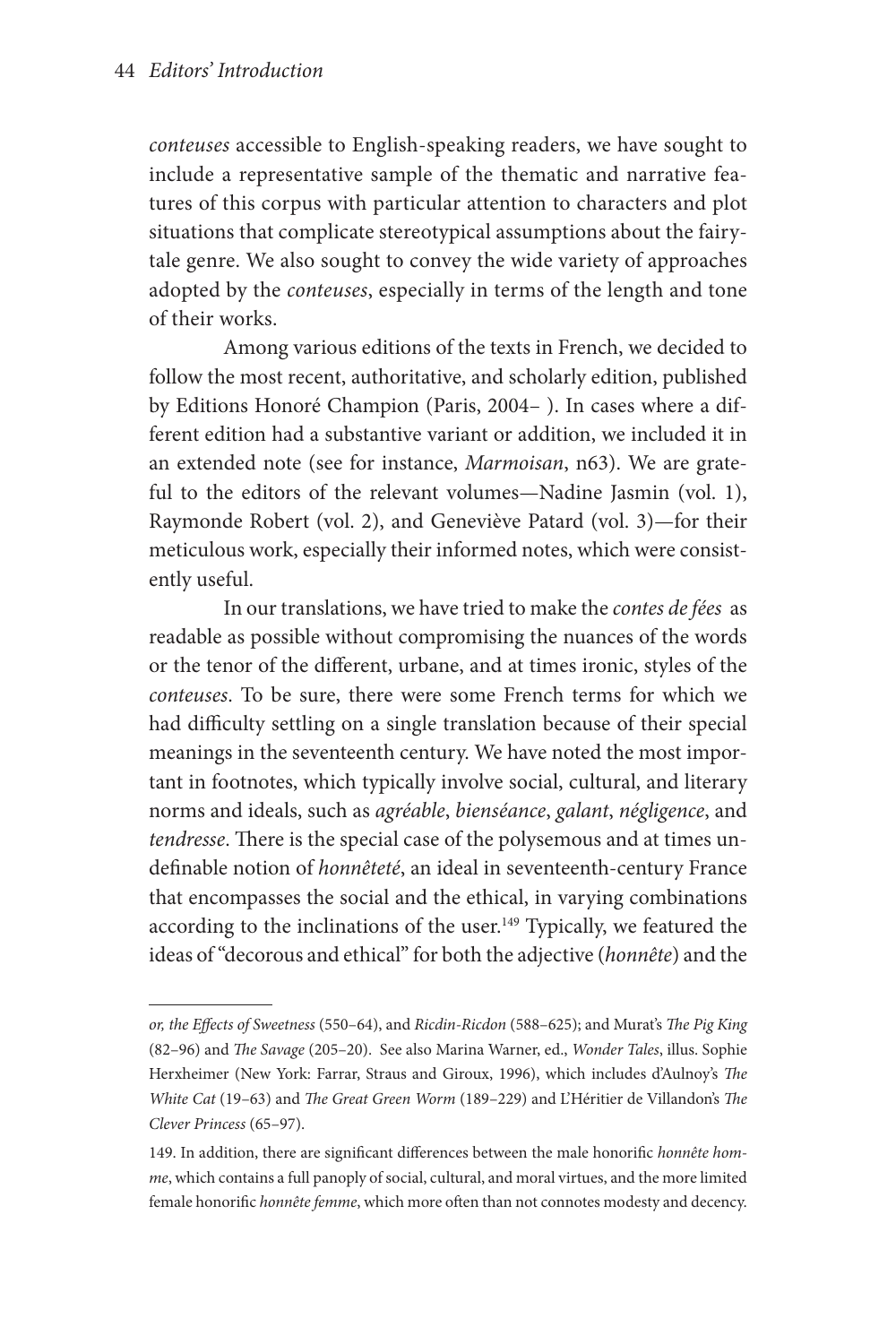noun. We decided to translate names of characters if these had clearly semantic components (referring to physical traits [Prince Hunchback in *Princess Little Carp*] or to animals [the eponymous Little Eel]) for they convey important elements of humor in these texts; otherwise, we retain the original French. After some hesitation, we eliminated the capitalization of nouns, even though we recognize that such emphasis gives a word heightened meaning. For sentences that were particularly complex, with several relative or dependent clauses, we felt that readability justified our breaking down certain phrases into shorter, more comprehensible units. The same principle guided our decision on paragraphing; in some tales (for example, *The Enchanter*), what seemed to us an excessive use of very brief paragraphs led us to collapse several into one substantial paragraph, following practices in a different edition of that particular tale.

These are but some of the problems we encountered in translating this group of tales by the *conteuses* into English, a translation that we hope stimulates readers to learn more about—and to read more of the work of—these eloquent and imaginative seventeenthcentury women writers.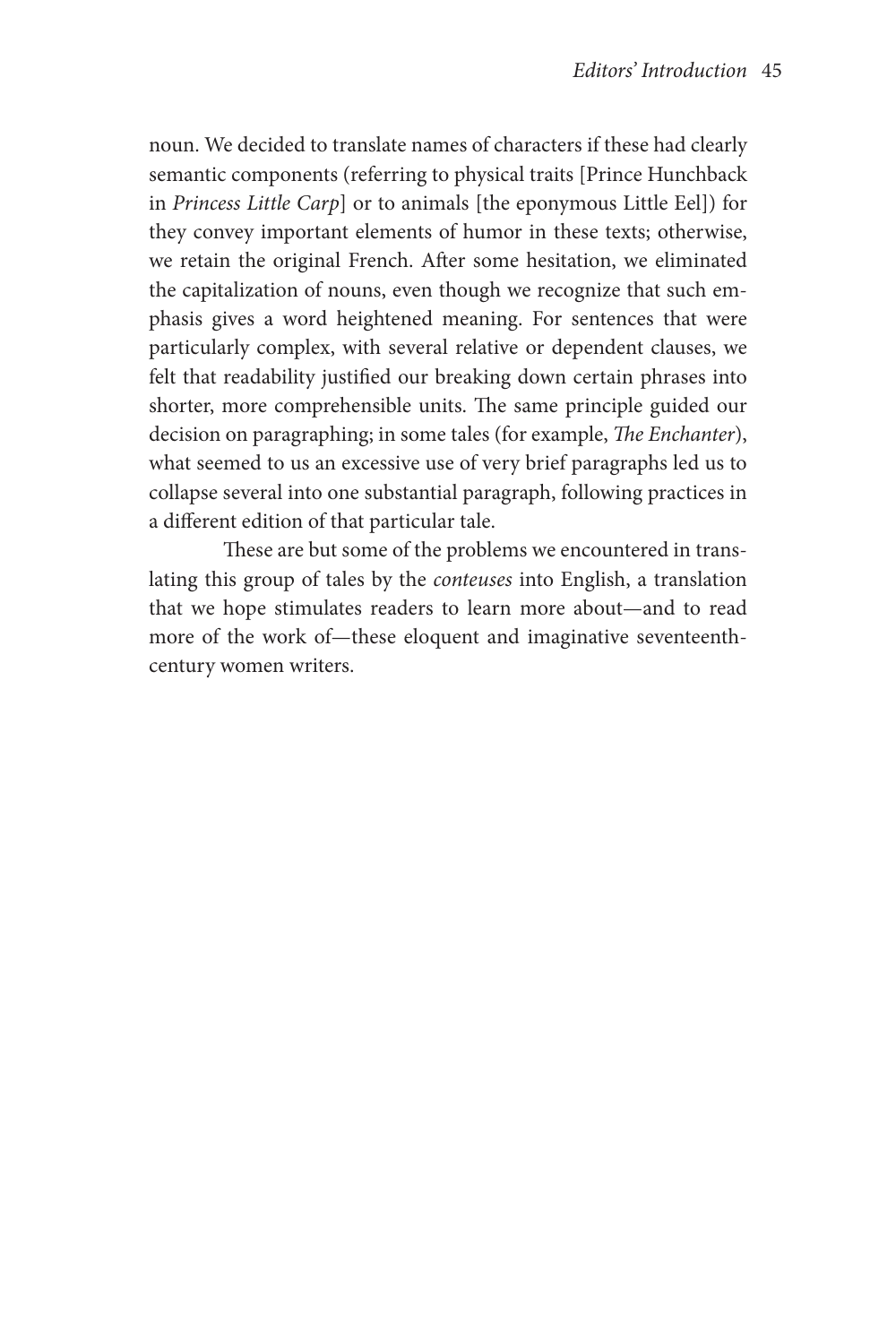## *The Enchanter*

# Notice for the tale below: *The Enchanter* is taken from an ancient Gothic293 book, named *Perceval*. 294 We have omitted many things that

293. "Gothic" has the negative connotations of antiquated and old fashioned in the seventeenth century; see for instance, Boileau's *Art poétique* (1674): "You would say that Ronsard on his rustic pipes / Comes again humming his gothic idyls," II, v. 22, *Oeuvres complètes*, 162. 294. In fact, La Force's model is not *Perceval ou le conte du graal* (*Perceval or the Story of the Grail*), c. 1180–90, by the twelfth-century French poet, Chrétien de Troyes, an unfinished text that depicts Perceval's initiation into knighthood at the court of Artu, and then follows Gauvain, Artu's nephew, in his quest for the holy grail. Rather, her tale resembles an episode from the first continuation of this romance, written anonymously in the twelfth century, entitled *Caradoc*. Raymonde Robert documents the existence of a 1530 edition in modern French of this first continuation at the Bibliothèque Nationale de France (Res. Y2 74), which focuses on the illegitimate loves of a magician and a queen (*Le conte de fées littéraire*, 177–81). For three nights following the marriage of Ysenne de Carahès with the king of Nantes, the enchanter, Eliavrès, gives the appearance of a young woman to three animals—a greyhound, a trout, and a mare— and places them in the husband's bed. This allows Eliavrès to spend the nights with her; he leaves her pregnant with a son, Caradoc, who then becomes a knight at King Arthur's court. During a festival, an unknown knight exacts from the king the promise that a knight will cut off this stranger's head: Caradoc accepts, but the cut-off head goes back onto the body. The knight demands the same right in return a year later, but at the moment of Caradoc's decapitation, Eliavrès reveals that he is his father. Caradoc denounces the adultery to his presumed father, the queen is shut up in a tower, and the enchanter is forced to bed a bitch, a trout, and a mare, which produce a greyhound, a boar, and a horse, all of them, then, "brothers" of Caradoc. Enraged by their punishment, the queen and the magician trap Caradoc, and the magician summons a serpent that attaches itself to Caradoc's arm, and that nothing can detach. He will be freed by a ruse: a maiden (Guinier) who loves him accepts to attract the snake onto her breast; but in trying to kill the reptile, the maiden's brother (Sir Cador) cuts off the tip of her breast, which will ultimately be replaced by a golden nipple. Caradoc is freed, but his arm has been permanently damaged by the snake, which explains his nickname, Caradoc Short Arm. La Force is faithful to this old tale, with minor exceptions, among these, the person who conceives of the snake to hurt Carados. (See Robert, *Le conte de fées*, 177–79.) Caradoc also appears in other parts of Arthurian literature. It seems to be the case, however, that La Force is also thinking of the Green Knight from Chrétien's *Perceval*, since the mysterious knight/enchanter here wears a green habit. And like Chrétien's *Perceval*, *The Enchanter* features a quest for a patrilineal identity, because of a queen's adulterous behavior. The themes of husbands who are jealous of the enchanters-lovers of their wives and who then build towers in which to confine their spouses appear in *lais* and *fabliaux* of the period, for instance, in Marie de France's *Yonec*. The beheading test is a Celtic motif that appears in the Middle English *Sir Gawain and the*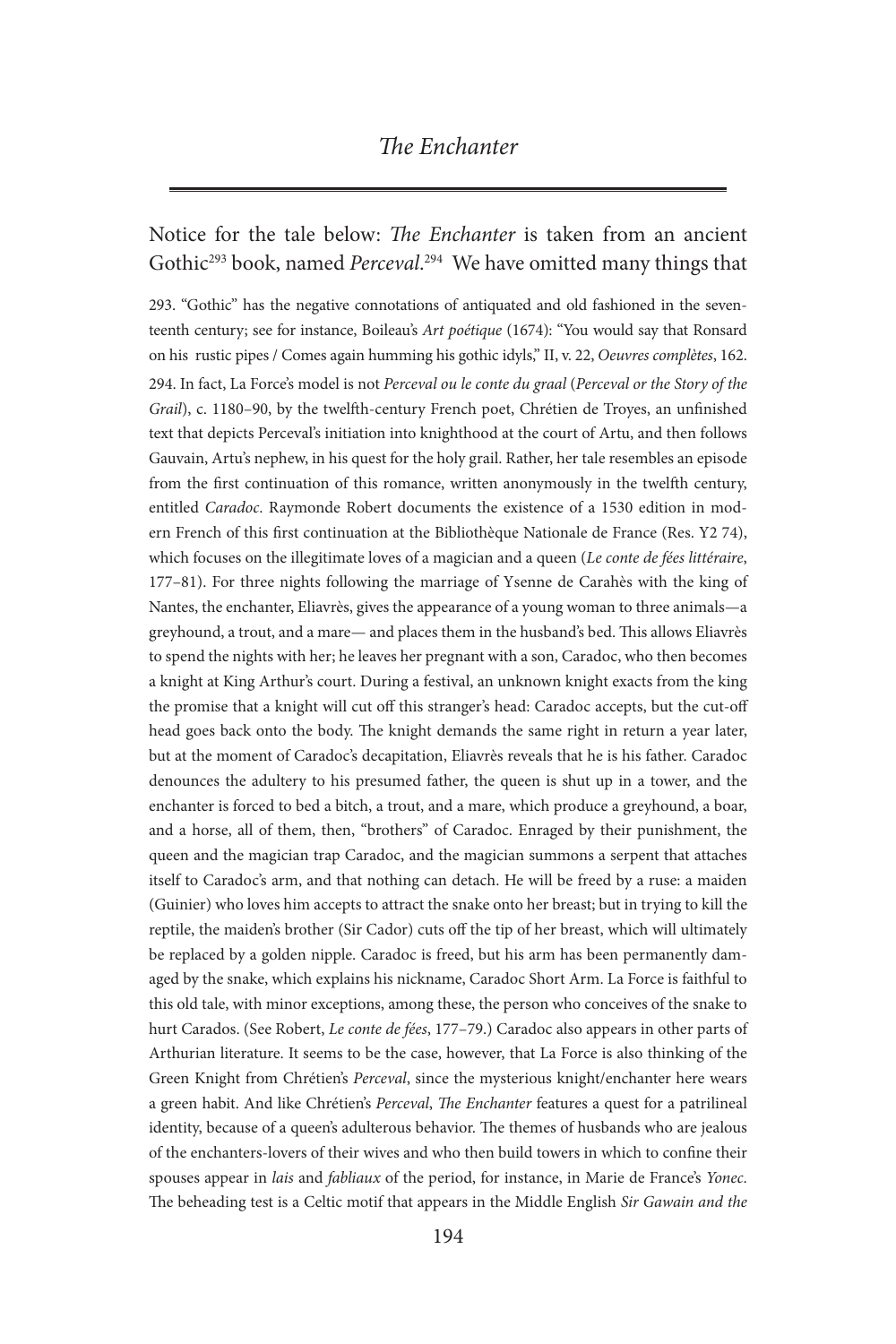did not conform to our customs and mores<sup>295</sup> We have added many others. Some names have also been changed. This is the only tale not entirely written by the author; the rest are purely of her invention.<sup>296</sup>

 $\sim$ 

Once upon a time, there was a king called "the good king," because he was virtuous and just, loved by his subjects and cherished by his neighbors. His fame had spread throughout the world, and so another king came to his realm to ask him for a wife. The good king, honored by such an act of confidence, chose the most captivating of his nieces and promised her to him. She was called Isène the Beautiful.<sup>297</sup>

News of such an illustrious marriage was spread the world over, so that everyone could witness the feasts and tournaments to celebrate it. It was wondrous that so many guests attended.

Among the princes who came, the Lord of the Far-Away Islands drew great attention: he was handsome and a great Enchanter.

As soon as he saw Isène the Beautiful, he fell in love and was very angry that she would belong to another. He felt sure that if he had come earlier and had asked the good king, he would have gained her hand. He was aggrieved by this thought and racked his brain to find a way to possess such a perfect beauty.

The wedding finally took place, to his great regret. But he knew how to make excellent use of his magical gifts. On the wedding night, when the bride had been put to bed and was left alone, according to the custom of the time, she felt unable to stay in bed, because of the effect of some secret power. She got up and went into a small room next to her chamber. She sat on a daybed, happily looking at the rare objects in

*Green Knight.* We thank Megan Moore for this information that helps place into context La Force's particular rendition of the tale.

<sup>295.</sup> The notion of updating the ancients to conform to modern, seventeenth-century times, is part and parcel of the concept of *bienséance* (what is proper or fitting) and appears as well in the prefaces of Jean Racine's plays; see for instance the preface to his *Iphigénie en Aulide* (1674).

<sup>296.</sup> This is not entirely true since *Persinette* seems to follow a folktale (ATU 310), popularly known as *Rapunzel*, the title of the Grimms' tale.

<sup>297.</sup> In view of the tale of adultery that follows, Isène's name may evoke that of Iseut (Isolde) and her relationship to King Mark and to Tristan.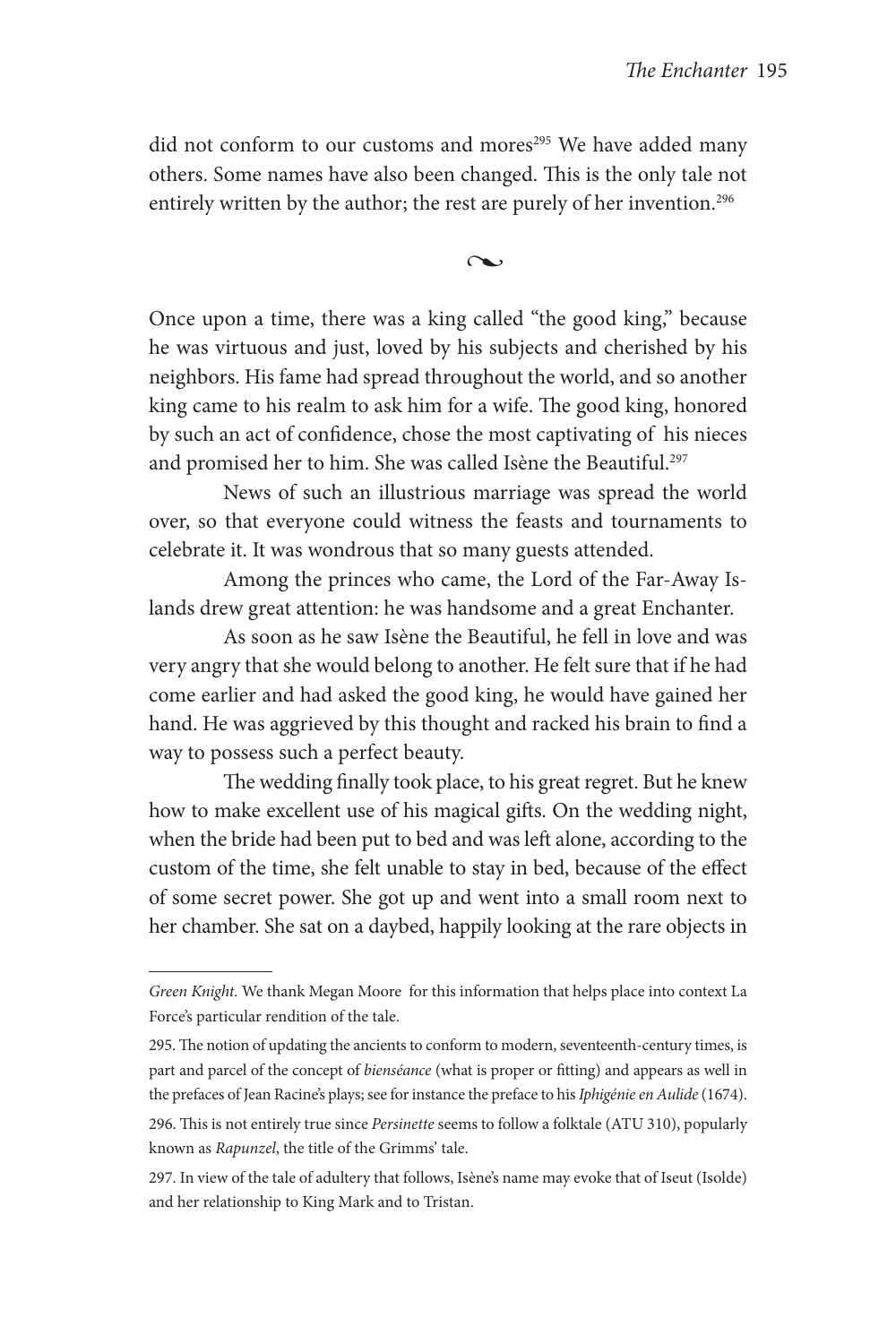this beautiful room, which was ablaze with light. But soon something else drew her attention: she saw the Lord of the Far-Away Islands enter.

He knelt before her and told her he loved her. She felt such a powerful impulse<sup>298</sup> toward him that no magic could create anything like it if it did not come from a natural feeling.<sup>299</sup>

He said the most beautiful things in the world to the queen; she responded so well he thought he was favored, and confessed he had placed in the king's bed a slave<sup>300</sup> for whom he would mistake her. Isène laughed, and spent the night making fun of her husband. When daylight came, she acted as if nothing had happened.

The king, delighted with his good fortune, felt he was the happiest of men, but the Enchanter was the most in love and the most satisfied.<sup>301</sup> He won all the prizes in the tournaments, and gave Isène the Beautiful a hundred signs of love, but no one noticed. They stole glances at each other; if they danced, they squeezed each other's hand; at mealtime, they drank from the same glass: nothing compares to the happiness of a new love.

The second night, the Enchanter stayed with the queen once again, and put his slave into the king's bed. The day was spent in giving those proofs of love that have infinite appeal to refined souls, even when given in secret.

The third night was similar to the other two. The Enchanter enjoyed the same delights, and the king thought he had as well, with the person beside him. When the celebrations were over, everyone went their separate ways and the king took leave of the good king, and led his new wife to his estates. Soon afterwards, she realized she was with child. When the time came, she gave birth to the most handsome prince ever seen. He was named Carados. The king loved him passionately because he thought he was the father, and the queen cherished him with great tenderness.<sup>302</sup>

298. See L'Héritier, *Marmoisan*, n94, in this volume.

299. So saying, the author discards the notion of an imposed spell on Isène.

300. Medieval romances, at least in the West, do not usually feature slaves, which the author treats casually—unremarkably—here.

301. Despite the rhetoric of indirection, the text nonetheless makes it clear that two couples had sexual relations that night.

302. Another example of parental love for the child. See *Marmoisan*, n80, in this volume.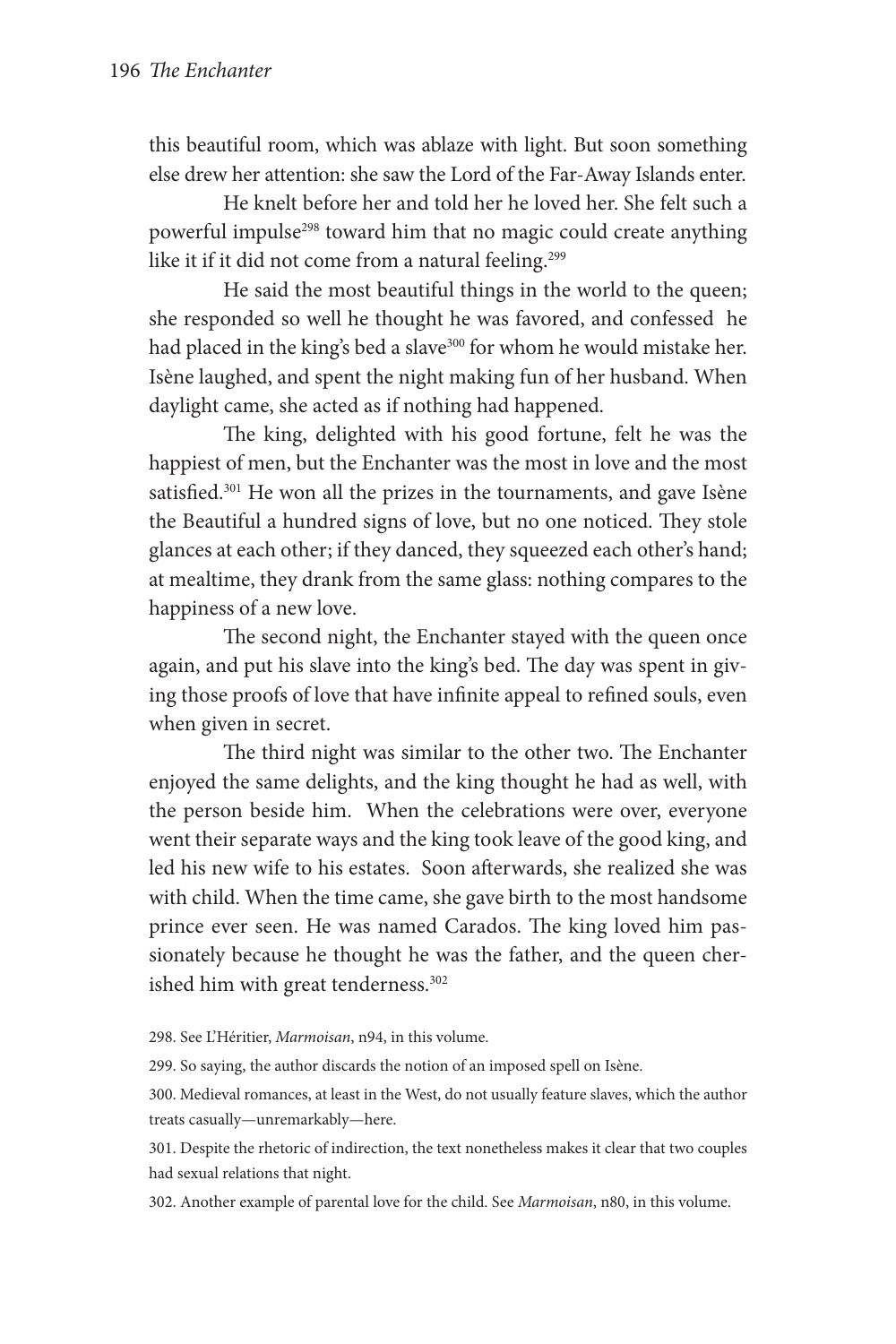The prince grew rapidly and became more handsome by the day. When he was twelve years old, people thought he was eighteen. As soon as his teachers showed him something, within minutes he knew it better than they did. He danced well, sang just as well, rode well, and did all his work perfectly: he understood history, and was ignorant of nothing a great prince should know.<sup>303</sup>

He heard so often about the court of the good king that he developed a strong desire to travel there. He indicated this to the king and queen, but they objected: they could not consent to have such a handsome child leave them. But young Carados found their resistance intolerable and fell ill with sorrow. His father and mother, seeing him grow worse each day, decided to make him happy. They prepared a fine equipage for him, embraced him a thousand times, and let him leave.

I won't even tell you how he was received at the good king's court; it goes without saying. People paid him a hundred compliments, and were surprised how well built, handsome, and charming he was. He finished improving his skills at the court. Then he went to war and performed so many fine deeds people spoke of nothing but his valor.

He was eighteen when the king's celebration took place. It was the king's birthday, which he was accustomed to commemorating with great splendor. He would hold full court and usually grant everything requested of him. His throne was set up in a wondrously large hall, the front of which looked out onto the countryside, with grand archways from ceiling to floor, so it was easy to see who was arriving. It was there that a fine, large assembly surrounded the king's throne. A very beautiful woman stood next to him along with a great number of princesses and ladies. Those present were in a joyful mood and thought only of rejoicing. Carados shone in this gathering, as does the rose over other flowers.

Suddenly, they saw a horseman on the plain mounted on a beautiful white horse with a biscuit-colored mane and tail coming toward them gracefully. When he was close enough, people noticed he was dressed in green and girded with a magnificent sash on which hung a sword so brilliant with gems that its radiance was unbearable.

303. The social, physical, and intellectual skills of the prince (and the courtier) are featured in manuals of the period, beginning especially with Baltasar Castiglione's *Il Cortegiano* (*The Courtier*), 1528.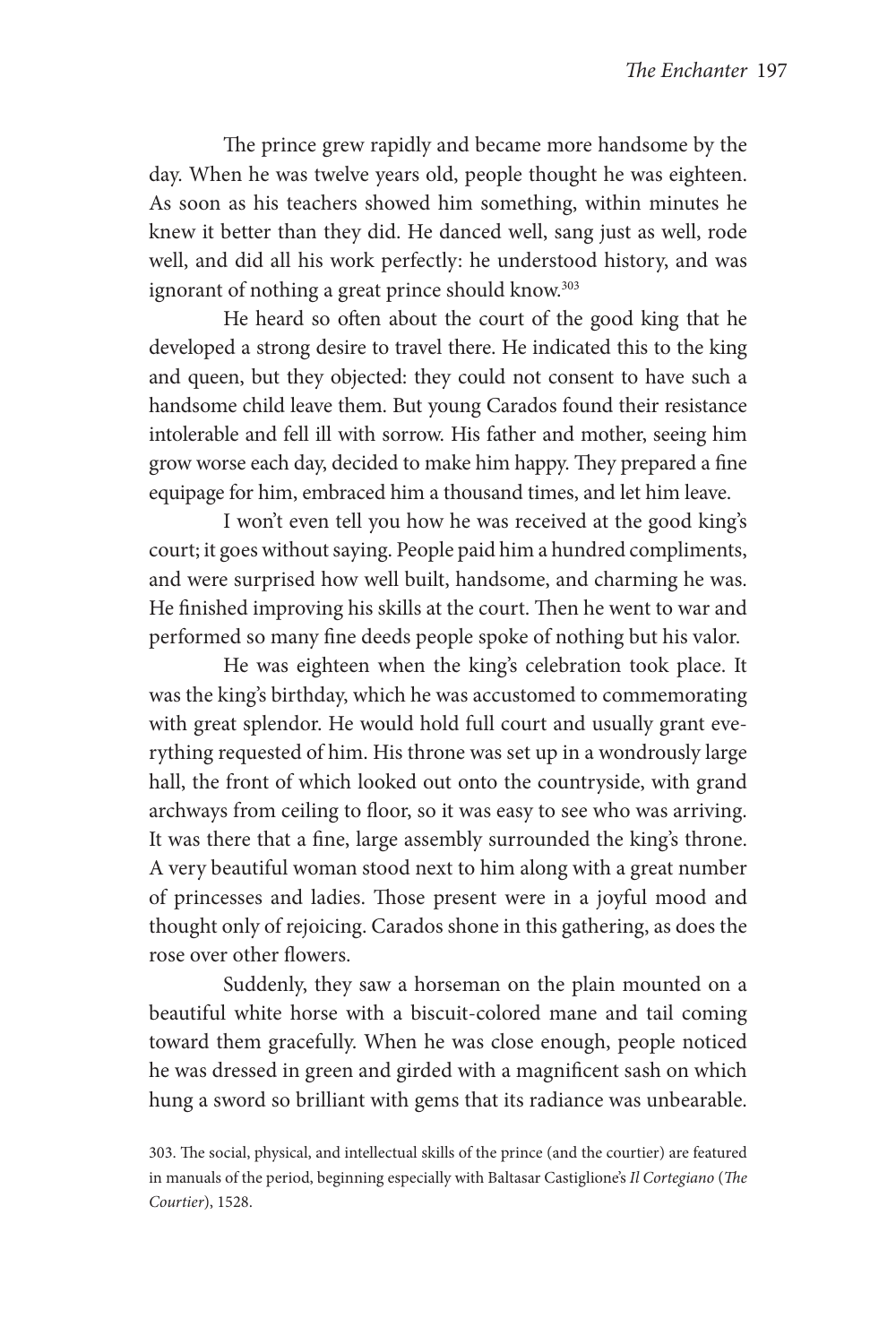He was divinely handsome. A hundred locks of blond hair covered his shoulders, a crown of flowers was on his head, and a boyant, cheerful expression enlivened his face. As he rode along, he sang most pleasingly. When he neared the hall, he sprang lightly to the ground, and the good king's people, well trained, led his horse away to tend to it.

He entered the hall where the good king was and had such a fine manner he attracted the gaze of the entire assembly. The ladies in particular found him charming. He walked toward the good king's throne with noble daring after greeting the illustrious company.

He knelt before the king, unfastened his sword, and laid it at his feet. "Sire," he said, "I come to ask your majesty for a gift. I trust that on such a solemn day your goodness will not refuse me."

"Speak, winsome stranger," the good king replied. "I refuse nothing on a day like today, and I would not begin refusals, which are against my custom, with you. I give you my word that whatever you ask, you shall have it."

"In that case," replied the man, "I ask of you, Sire, an embrace for an embrace."

"What does that mean?" the bewildered king exclaimed. "You give me a riddle instead of asking a favor. I don't understand, not at all." Then the good king turned and asked all those assembled there if they knew what the words meant. They answered that they didn't know, and so, once again he asked the man to explain himself.

"An embrace for an embrace," answered the man, "means nothing else, Sire, but that someone of this noble assembly must cut off my head with my sword, which you see here."

At this request, the assembly let out a long exclamation of astonishment. The king nearly fell off his throne with surprise. The queen scowled with horror, and her beautiful ladies showed distress.

The good king tried to be relieved of such a barbarous promise and said he had been taken by surprise. But the stubborn man held firm and told the king that his honor was at stake. The king was as sorrowful as he could be. He asked in vain whether anyone wanted to carry out this horrible execution, but no one said a word, which upset the king even more. In vain did he explain to the man that he had cruelly troubled the joy of the day. But he remained firm that someone should cut off his head.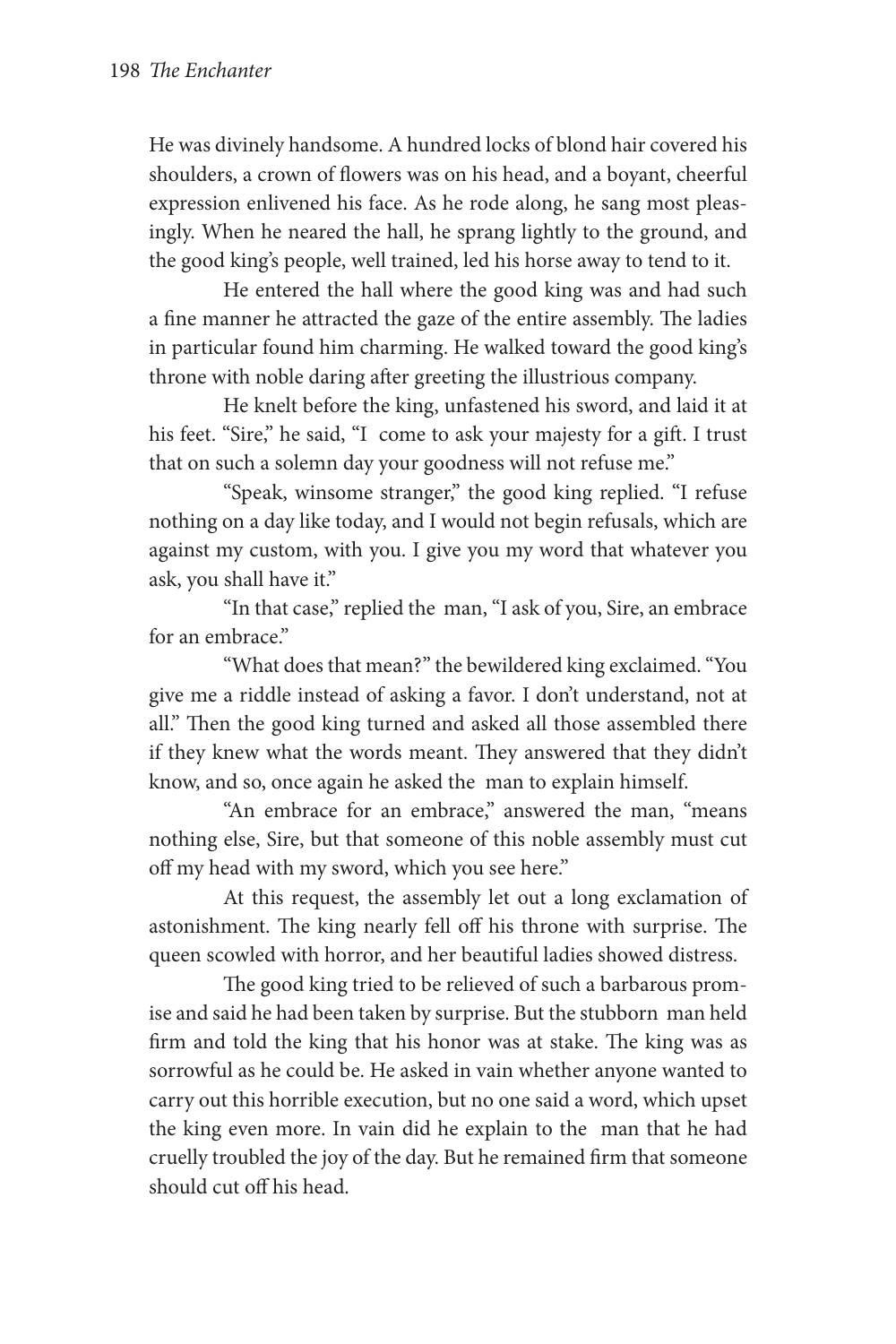Finally, Carados came forward and told the king he was too devoted to him to suffer the insult this man rendered him, given the impossible stakes he had placed on the boon he had been granted, and thus, that he was ready to make good on the king's promise.

The man smiled pleasantly as he looked at Carados and said he was ready to meet death. An executioner's block was brought: Carados drew the deadly sword, the man knelt down and all eyes were fixed on this astonishing spectacle. Carados then severed the head from the body. It made three turns, and bounded three times, it planted itself back on the torso. The man got back up with a jaunty air.<sup>304</sup>

If everyone had been stunned by the request he had made, they were even more astonished by his resurrection. After all the shouting, a dumbfounded silence came over them for a long while, as if they were under a spell.

The good king was gratified by this turn of events, and Carados even more so, having only committed an innocent murder.<sup>305</sup> But the man cheerfully approached the king and knelt again.

"Sire," he said, "I call on you to make good on the gift you granted me."

"But haven't I done so?" asked the king.

"No, Sire," he continued. "You have only granted me half of it. I requested an embrace for an embrace. Carados gave it to me, and now I must return the favor and cut his head off."

At this proposal, everyone began to shout; a thousand ladies' screams most especially could be heard that seemed to protest such a barbarous request. The king was dismayed, the queen and all the ladies were beside themselves, and the assembly was upset, so well loved was Carados. He alone appeared calm, and told the king he would be only too happy to shed his blood in order to redeem the good king's honor.

The man looked at him again with a smile, and then turned to the king. "Sire," he said, "I have disturbed the pleasure of this cel-

304. This scene, in which Carados unknowingly seems to kill his father, bears at least superficial resemblance to the myth of Oedipus. More generally, it recalls the cycle of death and rebirth that is central to some theories of the hero (see for instance Lord Raglan, "The Hero: A Study in Tradition, Myth, and Drama," in *In Quest of the Hero*, ed. Robert A. Segal [Princeton: Princeton University Press, 1990], 89–175).

305. The phrase, "an innocent murder," is purposely paradoxical.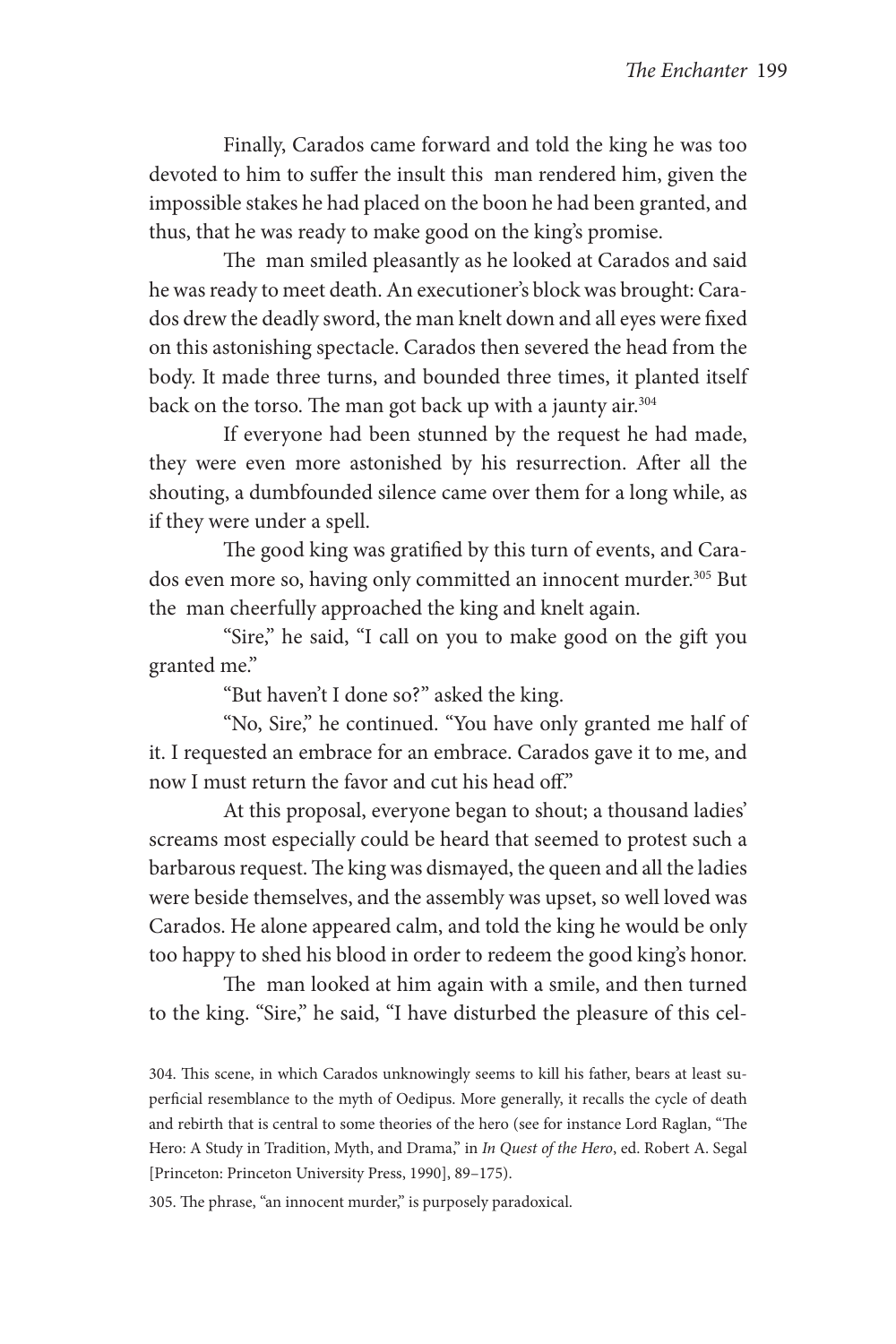ebration enough. It would be too much commotion for one day. I will delay the execution of this affair, and I beg all these princes and lords to be here a year from today. I will return on that day for you to fulfill your promise, and we shall see if Carados has as much courage to suffer death as he had resolve to give *me* death."

After this, everyone sat down to dine, but the banquet was very melancholic for the guests were saddened by Carados's fate.

The year passed with many opportunities for this prince to attain glory, and he performed a hundred great feats. At the end of the year, he was the first to appear in the assembly hall. Everyone was dismayed and constantly turned their eyes toward the countryside, still hoping that perhaps they would not see the dreaded arrival of the man.

He appeared at last, astride the same horse, with his green habit, sash, beautiful sword, and crown of roses. He sang, as he had previously, and knelt the same way before the king to ask that he fulfill his promise. The good king begged in vain to be released, and the queen, seeing that the king was having no success, came with her ladies to beseech him to grant Carados his life, offering him the most beautiful of the king's nieces along with half of the kingdom. But the queen's prayers and tears gained nothing.

Carados alone seemed unmoved by the peril that threatened him. He came toward the good king with an assured air and asked him to let the inevitable end quickly. The block was brought and the prince presented his neck. The man raised his sword and held it in the air such a long time that Carados cast him a look that would have melted cruelty herself: "Finish with it," he said. "You are giving me a thousand deaths instead of one"

At these words the man raised his arm higher still, then calmly put his sword back in its scabbard and offered Carados his hand to help him to his feet. "Rise, young prince," he said, "you had already given signs of courage on a hundred occasions. I am very happy we have seen proof of your resolve."306

A thousand cries of joy rose to the heavens at such an unexpected outcome. The good king descended from his throne and embraced the man. The queen, the ladies, and the entire assembly seemed more confounded than rational.

306. Both courage and resolve (or steadfastness) are qualities of the ideal knight.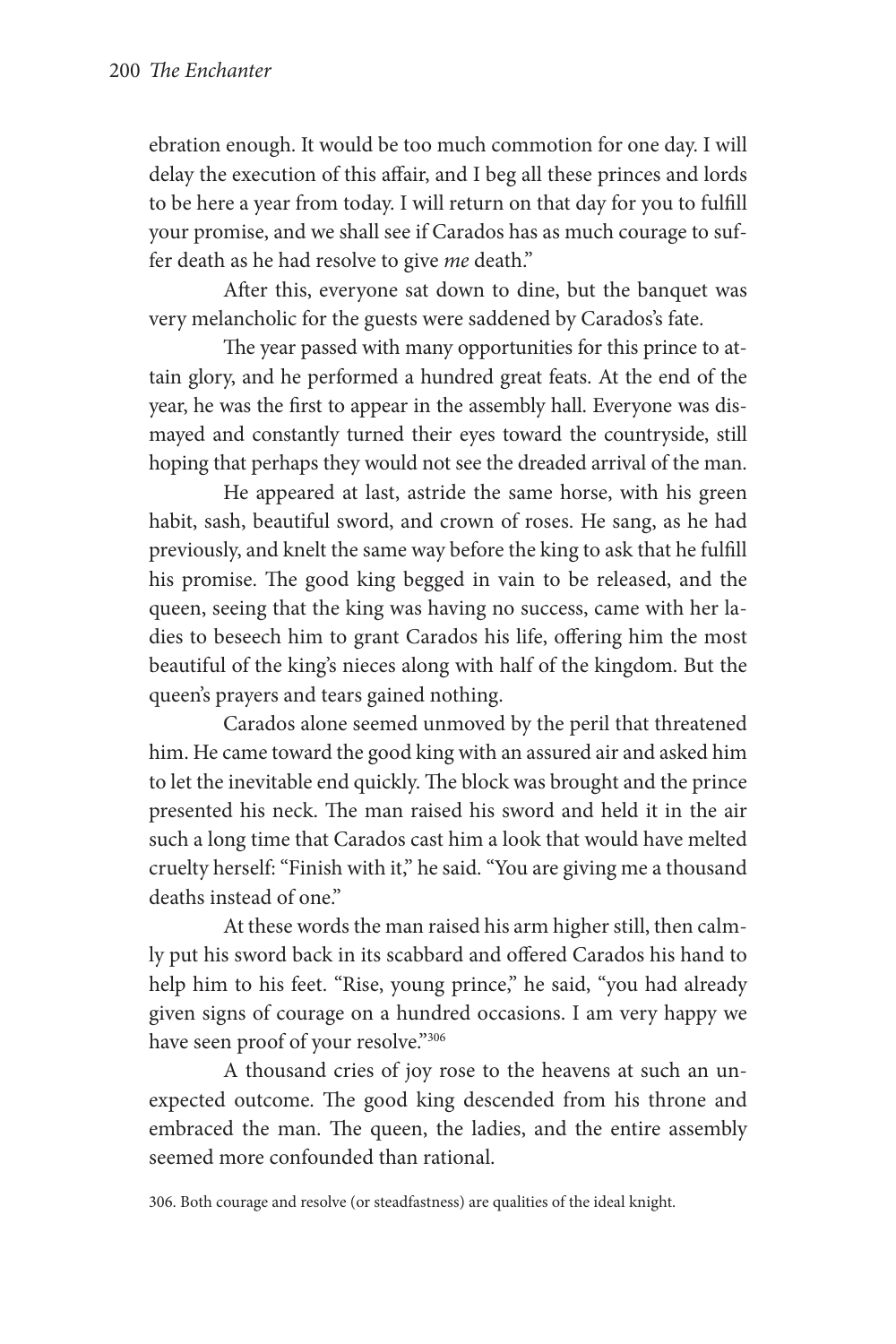The celebration was full of cheer, when the man asked to speak to Carados in private. They went into a gallery where the man, after showing Carados signs of endearment, informed him that he was the Lord of the Far-Away Islands, and that he was his father. At this news the prince turned red, and his face lit up with anger. He told the Enchanter this was clearly not true, that he only wished to sully the reputation of Isène the Beautiful, and that her husband, the king, was his father. The Enchanter was surprised to find him so ill natured. "You are an ingrate," he replied, "but you are nonetheless my son. It was I who bestowed on you the many fine qualities that make everyone love you. Ah, Carados! I fear you will regret your harshness toward me."

They separated, but a few days later Carados, who had not believed he was the son of the Enchanter, wished nonetheless to see the man whom he wanted to be his father. So he took leave of the good king and the queen and went to find the husband of Isène the Beautiful.<sup>307</sup>

He was greeted with great expressions of affection from the king and queen. When Carados and the king were alone, the king spoke of the fear he had felt for Carados's life, threatened by a stranger, but the prince was imprudent enough to tell him everything the Enchanter had said.

The king, who loved Carados with infinite tenderness, was struck by his tale and assured him that whatever the truth should turn out to be, he would not love him any the less, that he would always consider him his one and only son and successor. However, he had to clarify the matter with the queen, who could have had some dalliance with the Lord of the Far-Away Islands.

They sent for Isène the Beautiful, who fainted when she heard the truth. She seemed entirely convinced and didn't waste time denying it, but her greatest sorrow was to be accused and convicted by her own son.308

 The king consulted Carados on a remedy for so great an injury. Carados said that although the king's shame was secret, a dazzling revenge was required: the king should send for workmen from every quarter and use his wealth to have a tower of impenetra-

307. The husband, whom he no longer calls "father."

308. It is noteworthy that she shows no signs of remorse.